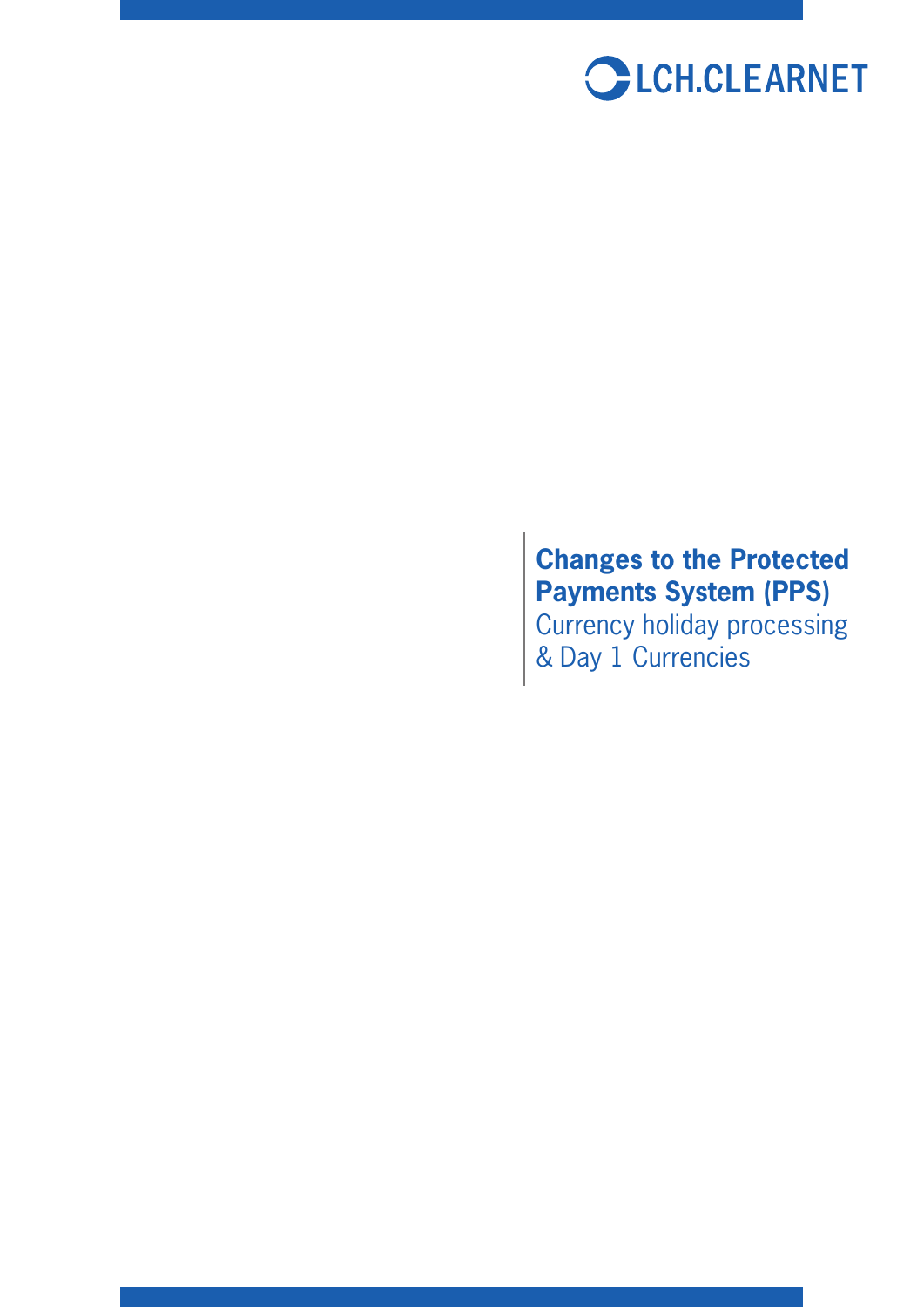## **March 2016**

The copyright in this work is vested in LCH.Clearnet Ltd and is issued in confidence for the purpose for which it is supplied. It must not be reproduced in whole or in part or used for tendering or manufacturing purposes except under an agreement or with the consent in writing of LCH.Clearnet Ltd and then only on the condition that this notice is included in any such reproduction. No information as to the contents or the subject matter of this document or any part thereof arising directly or indirectly there from shall be given verbally or in writing or communicated in any manner whatsoever to any third party being an individual firm or employee thereof without the prior consent in writing of LCH.Clearnet Ltd.

© 2016 LCH.Clearnet Ltd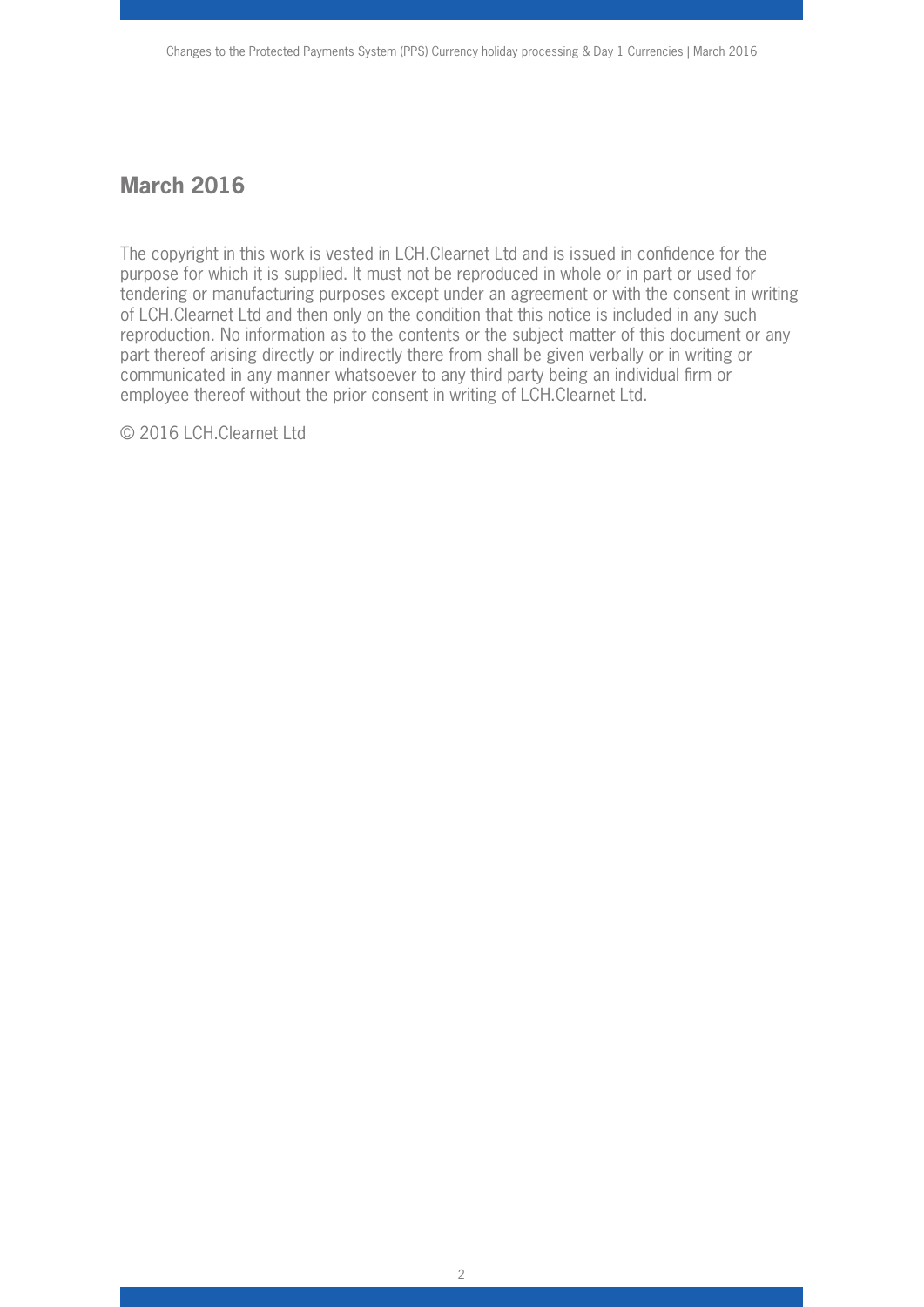## **Table of Contents**

| Table of Contents |                                                                                                       |    |
|-------------------|-------------------------------------------------------------------------------------------------------|----|
| 1.                | Introduction                                                                                          | 6  |
| 1.1.              | About this Document                                                                                   | 6  |
| 1.2.              | Contacts                                                                                              | 6  |
| 1.3.              | <b>Clearing House Rules and Regulations</b>                                                           | 6  |
| 2.                | <b>Executive Summary</b>                                                                              | 7  |
| 3.                | <b>Key Points</b>                                                                                     | 9  |
| 4.                | Glossary                                                                                              | 10 |
| 5.                | The PPS System: an overview                                                                           | 11 |
| 6.                | Impact for Clearing Members of EquityClear, EnClear and LSEDM                                         | 13 |
| 6.1.              | <b>Changes to Credit Variation Margin Processing</b>                                                  | 13 |
| 6.2.              | <b>Changes to Debit Variation Margin Processing</b>                                                   | 13 |
| 6.3.              | Current Process - Clearing Member Preferences for End of Day (EOD) and<br>Intraday (ITD) Margin Calls | 14 |
| 6.4.              | Changes to Clearing Member Preferences for EOD/ITD Margin Calls                                       | 15 |
| 6.5.              | Changes to End of Day Margin Processing                                                               | 15 |
| 6.6.              | The Day After The Currency Holiday                                                                    | 16 |
| 6.7.              | <b>Margin Call Reporting</b>                                                                          | 17 |
| 6.8.              | <b>Banking Reports</b>                                                                                | 17 |
| 6.9.              | Settlement Date Change                                                                                | 17 |
| 7.                | RepoClear Specific Changes                                                                            | 18 |
| 7.1.              | <b>Changes to Credit Variation Margin Processing</b>                                                  | 18 |
| 7.2.              | <b>Changes to Debit Variation Margin Processing</b>                                                   | 18 |
| 7.3.              | Current Process – Clearing Member Preferences for End of Day (EOD) and<br>Intraday (ITD) Margin Calls | 19 |
| 7.4.              | Changes to Clearing Member Preferences for EOD/ITD Margin Calls                                       | 20 |
| 7.5.              | Changes to End of Day Margin Processing                                                               | 20 |
| 7.6.              | The Day After The Currency Holiday                                                                    | 21 |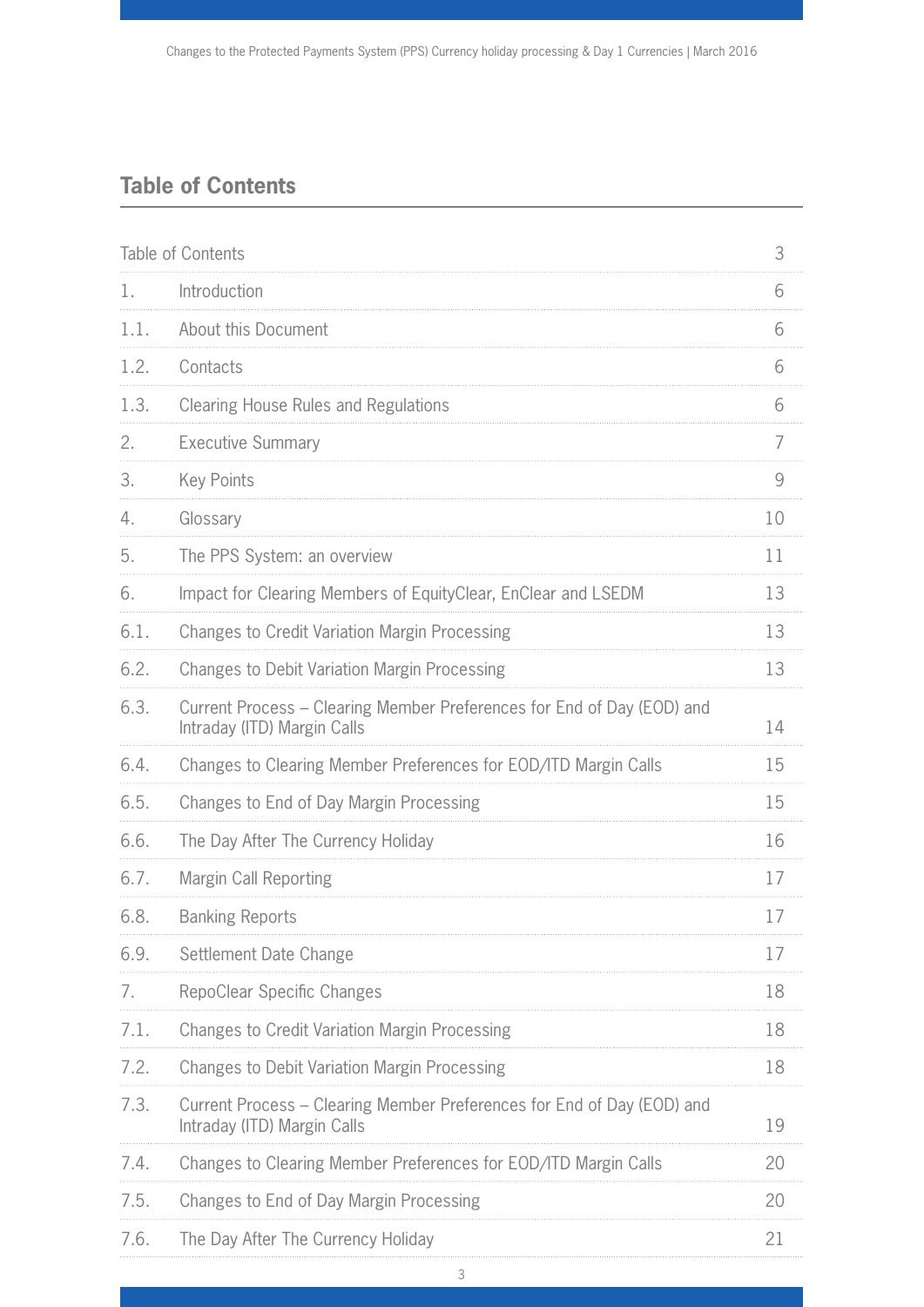## **Table of Contents**

| 7.7.   | Margin Call Reporting                                                                                 | 22 |
|--------|-------------------------------------------------------------------------------------------------------|----|
| 7.8.   | <b>Banking Reports</b>                                                                                | 22 |
| 7.9.   | <b>FX Cash Haircut</b>                                                                                | 22 |
| 8.     | SwapClear Specific Changes                                                                            | 23 |
| 8.1.   | Changes described apply to all SwapClear SCM and FCM clearing members                                 | 23 |
| 8.2.   | Current Process - Clearing Member Preferences for End of Day (EOD) and<br>Intraday (ITD) Margin Calls | 23 |
| 8.3.   | Changes to Clearing Member Preferences for EOD/ITD Margin Calls                                       | 23 |
| 8.4.   | <b>Changes to Initial Margin Processing</b>                                                           | 24 |
| 8.5.   | The Day After The Currency Holiday                                                                    | 24 |
| 8.6.   | SwapClear House Account VM Impact Of Currency Holiday                                                 | 25 |
| 8.6.1. | Members with Debit Variation Margin                                                                   | 25 |
| 8.6.2. | Members with Credit Variation Margin                                                                  | 25 |
| 8.7.   | SwapClear Client Account VM Impact of Currency Holiday                                                | 26 |
| 8.7.1. | Client Funds with Debit Variation Margin                                                              | 26 |
| 8.7.2. | Client Funds with Credit Variation Margin                                                             | 26 |
| 8.8.   | <b>Other Considerations</b>                                                                           | 27 |
| 8.9.   | Reporting Changes at a Glance                                                                         | 28 |
| 8.10.  | NOK & CHF PPS Reform                                                                                  | 28 |
|        | 8.10.1. Change Approach/Impact to Members                                                             | 28 |
| 9.     | Listed Rates Specific Changes                                                                         | 29 |
| 9.1.   | Current Process – Clearing Member Preferences for End of Day (EOD) and<br>Intraday (ITD) Margin Calls | 29 |
| 9.2.   | Changes to Clearing Member Preferences for EOD/ITD Margin Calls                                       | 29 |
| 9.3.   | <b>Changes to Initial Margin Processing</b>                                                           | 29 |
| 9.4.   | The Day After The Currency Holiday                                                                    | 30 |
| 9.5.   | <b>Changes to Credit Variation Margin Processing</b>                                                  | 30 |
| 9.6.   | <b>Changes to Debit Variation Margin Processing</b>                                                   | 31 |

4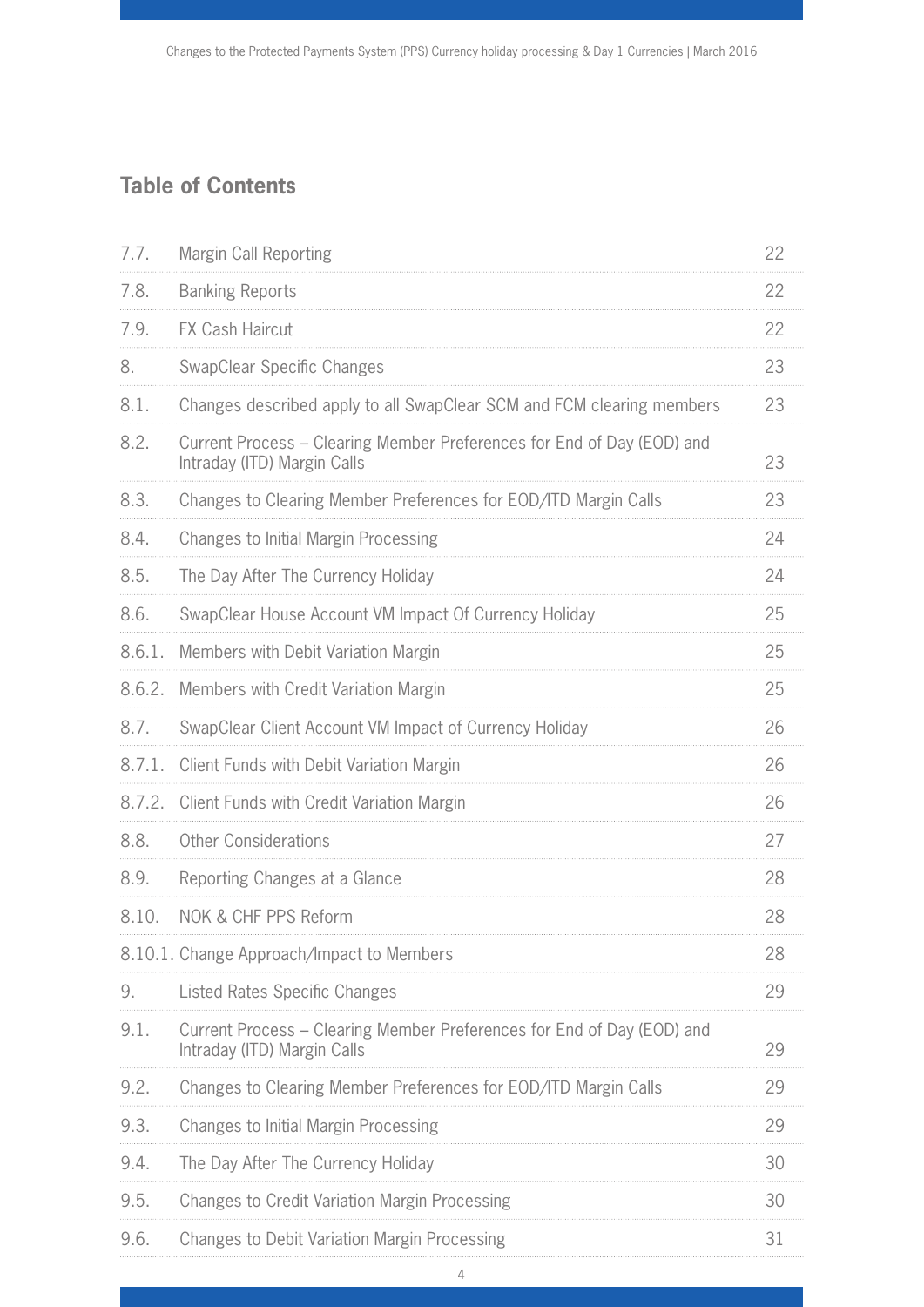## **Table of Contents**

| 9.7.  | <b>Other Considerations</b>                                                                           | 32 |
|-------|-------------------------------------------------------------------------------------------------------|----|
| 9.8.  | Margin Call Reporting                                                                                 | 32 |
| 9.9.  | Member IM Reports                                                                                     | 32 |
| 9.10. | <b>Banking Reports</b>                                                                                | 32 |
| 10.   | <b>ForexClear Specific Changes</b>                                                                    | 33 |
| 10.1. | Current Process - Clearing Member Preferences for End of Day (EOD) and<br>Intraday (ITD) Margin Calls | 33 |
| 10.2. | Changes to Clearing Member Preferences for EOD/ITD Margin Calls                                       | 33 |
| 10.3. | <b>Changes to Initial Margin Processing</b>                                                           | 34 |
| 10.4. | Member Impact on a US Currency BankHoliday                                                            | 34 |
|       | 10.4.1. Members With Debit Variation Margin                                                           | 34 |
|       | 10.4.2. Members With Credit Variation Margin                                                          | 35 |
| 10.5. | Maintaining Client Segregation of Assets                                                              | 35 |
|       | 10.5.1 Client Funds With Debit Variation Margin                                                       | 35 |
|       | 10.5.2 Client Funds With Credit Variation Margin                                                      | 36 |
| 10.6. | The Day After The Currency Holiday                                                                    | 36 |
| 10.7. | Reporting                                                                                             | 37 |
| 11.   | Appendix A – Cover Distribution: Description of Collateral application                                | 38 |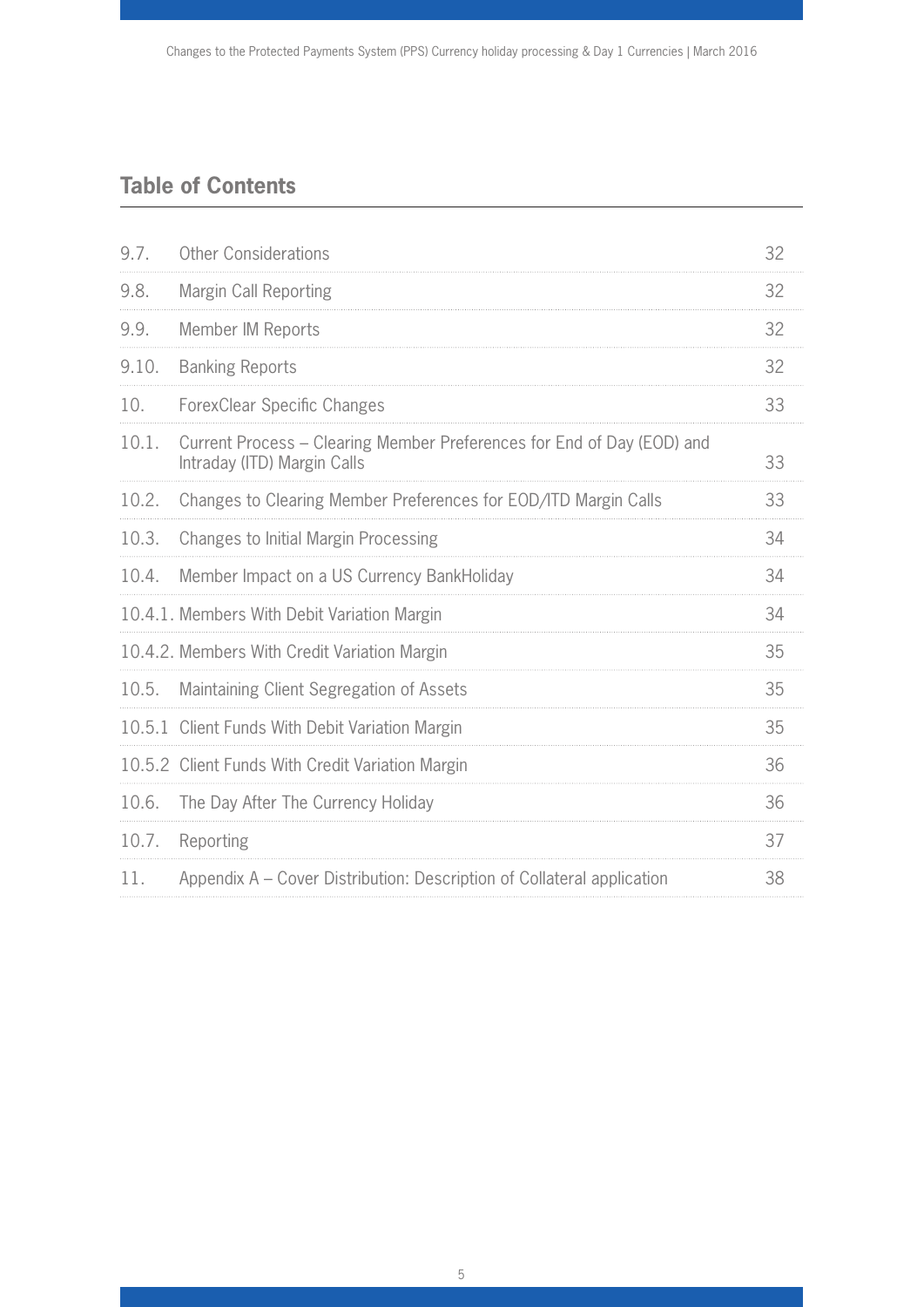## **1. Introduction**

### **1.1. About this document**

This document provides a detailed description of changes to the Protected Payments System (PPS) with regards to:

- Processing of margin calls on currency holidays; and
- Changes relating to the settlement of CHF and NOK.

The changes described in this document only relates to the business of LCH.Clearnet Ltd (hereafter referred to as LCH) and not LCH.Clearnet SA or LCH.Clearnet LLC.

The document describes the changes and the potential impact on Clearing Members including:

- How the changes will impact margin calls on Currency Settlement Holidays;
- Margin call currency configuration rules;
- Changes to clearing services report; and
- Changes to Banking reports.

## **1.2. Contacts**

Questions about the changes to currency settlement holiday processing should be emailed to:

collateralqueries@lchclearnet.com membershipsales@lchclearnet.com

## **1.3. Clearing House Rules and Regulations**

This document is to be read in conjunction with the General Regulations, Default Rules and Procedures. Where there is any conflict between these documents, the General Regulations, Default Rules and Procedures will prevail.

LCH will determine the rule changes required in order to implement the services described.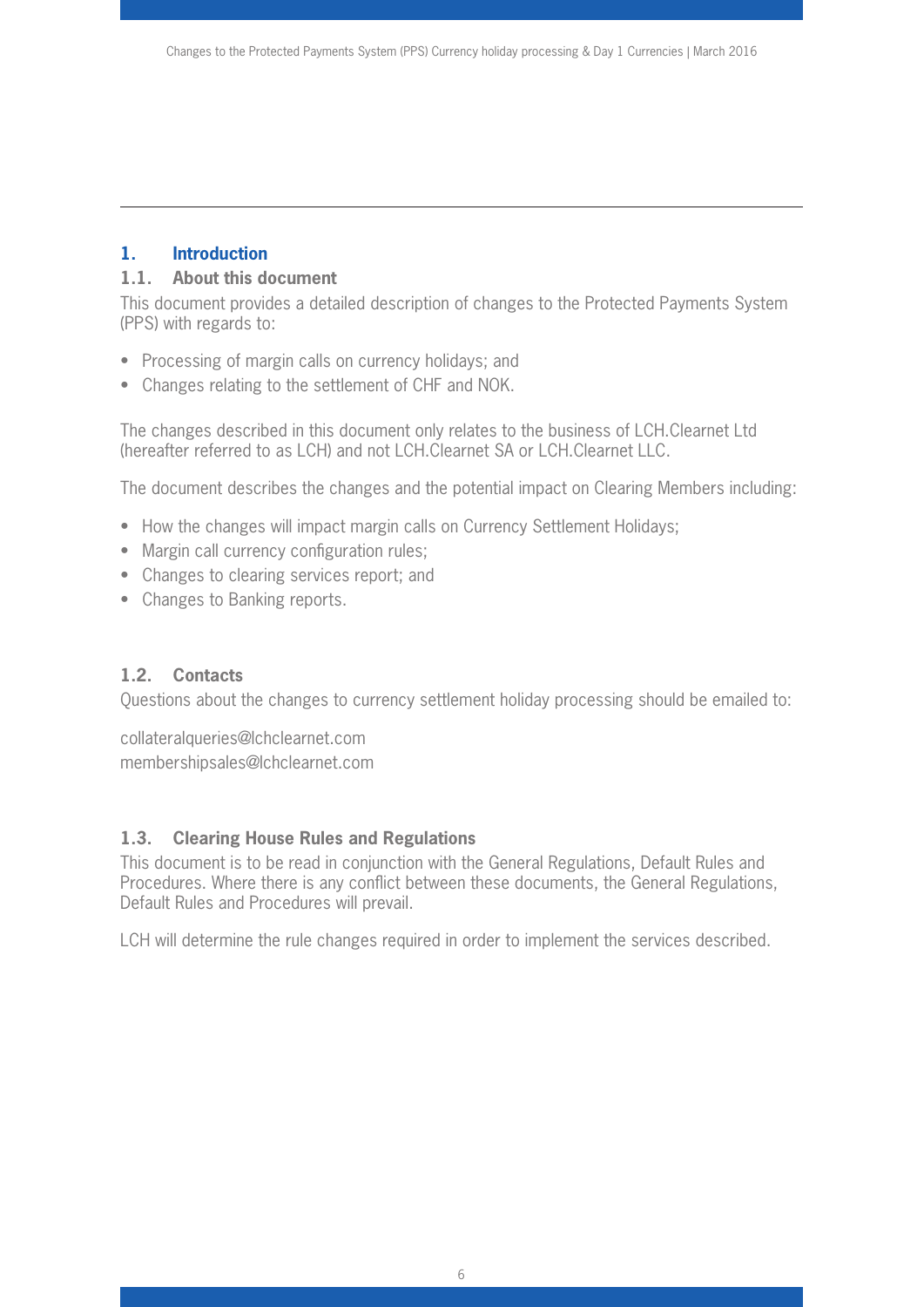#### **2. Executive Summary**

At the request of PPS banks, LCH is making changes to the way in which margin calls are processed on currency holidays. These changes will mean that LCH will not seek irrevocable commitment (margin call confirmation) in advance of the value date for any same day currencies on currency holidays. Currently PPS banks provide LCH with an irrevocable commitment to pay a margin call on a currency holiday. For example, LCH will call GBP on a GBP holiday for value the next good settlement day. PPS banks provide confirmation of the call despite the currency being on holiday.

This applies a level of risk to the PPS Bank, since they must ensure that their client (Clearing Member of LCH) has either a sufficient balance in place or a pre-agreed credit line.

The change described in this document will impact margin calls in the following currencies:

- GBP;
- EUR;
- USD;
- CAD;
- $\bullet$  NOK<sup>1</sup>:
- $\bullet$  CHF<sup>1</sup>

To address the concern of the PPS banks, LCH will;

- I. Treat Variation Margin (VM) losses as an additional IM liability for days on which the VM currency is on Holiday
- II. Instruct all IM Margin calls in an open PPS currency

For example if it is a GBP currency holiday, and a member has a GBP VM loss, their margin requirement will be increased to reflect the loss. Should the member hold insufficient assets to cover their liability, LCH will call either USD or EUR assuming that it is a valid business day for those currencies (note where there is a holiday for all 3 of the major call currencies, LCH is closed).

Members are currently able to apply preferences to the currency they wish to be called to cover overnight initial margin calls. These preferences will be used first where possible. Where is it not possible to use these preferences, due to the preferred currency also being on holiday, LCH will use a set of rules to determine the currency to be called.

#### **1NOK and CHF are currently settled on a next day basis by LCH. LCH plans to move the settlement of these currencies to a same day basis.**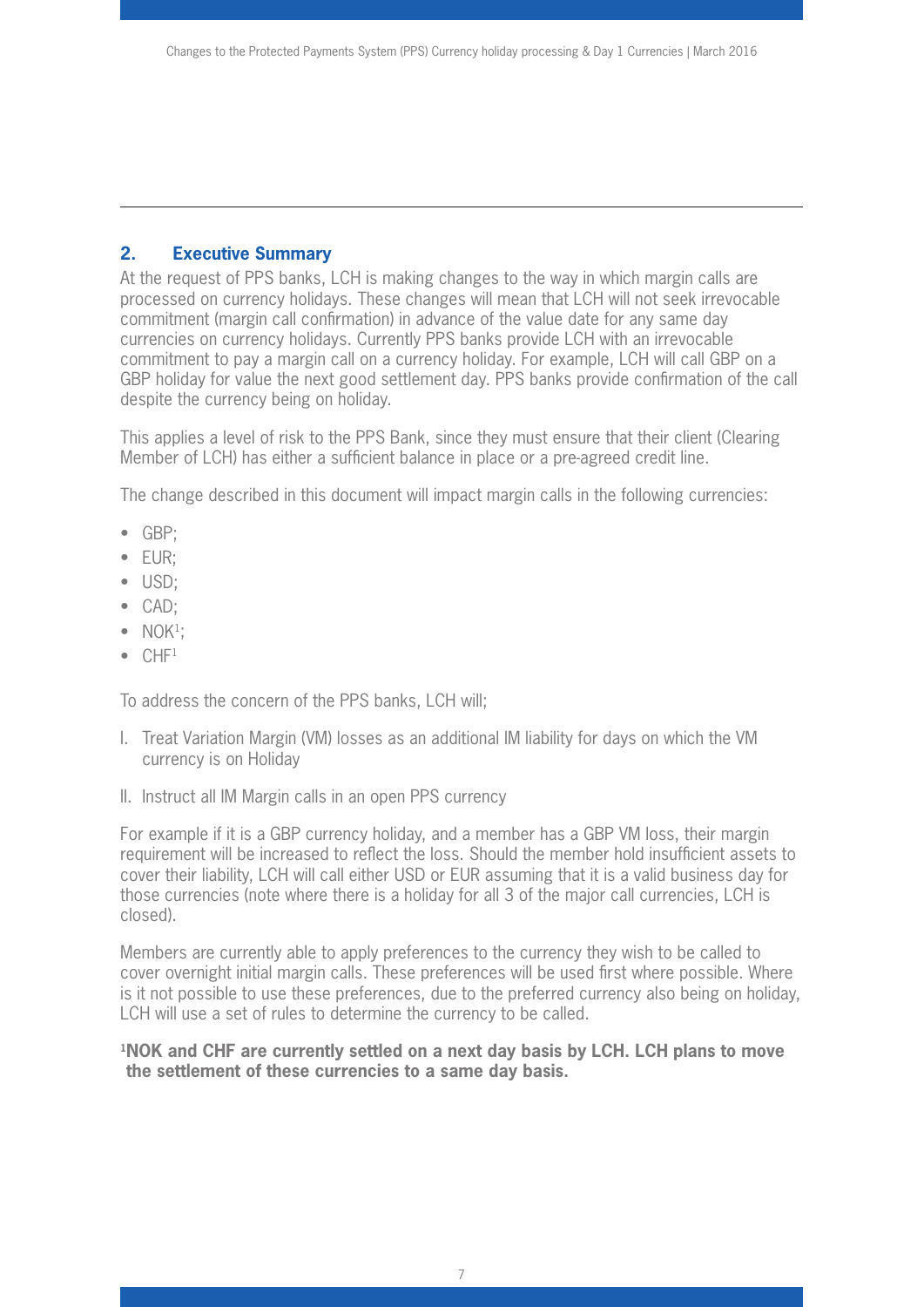Alongside LCH making calls in an alternative currency on a bank holiday, PPS banks also advised that where possible LCH should aim to settle currencies on a same day basis. CHF and NOK are currencies for which it is now possible to settle on a same day basis. LCH will therefore move settlement to a same day basis for these currencies.

No changes will be made to settlement of other next day currencies.

In addition to the changes above Repoclear and Swapclear will be adding an additional element to their initial margin calculation to account for FX exposure. Details can be found in the service specific section.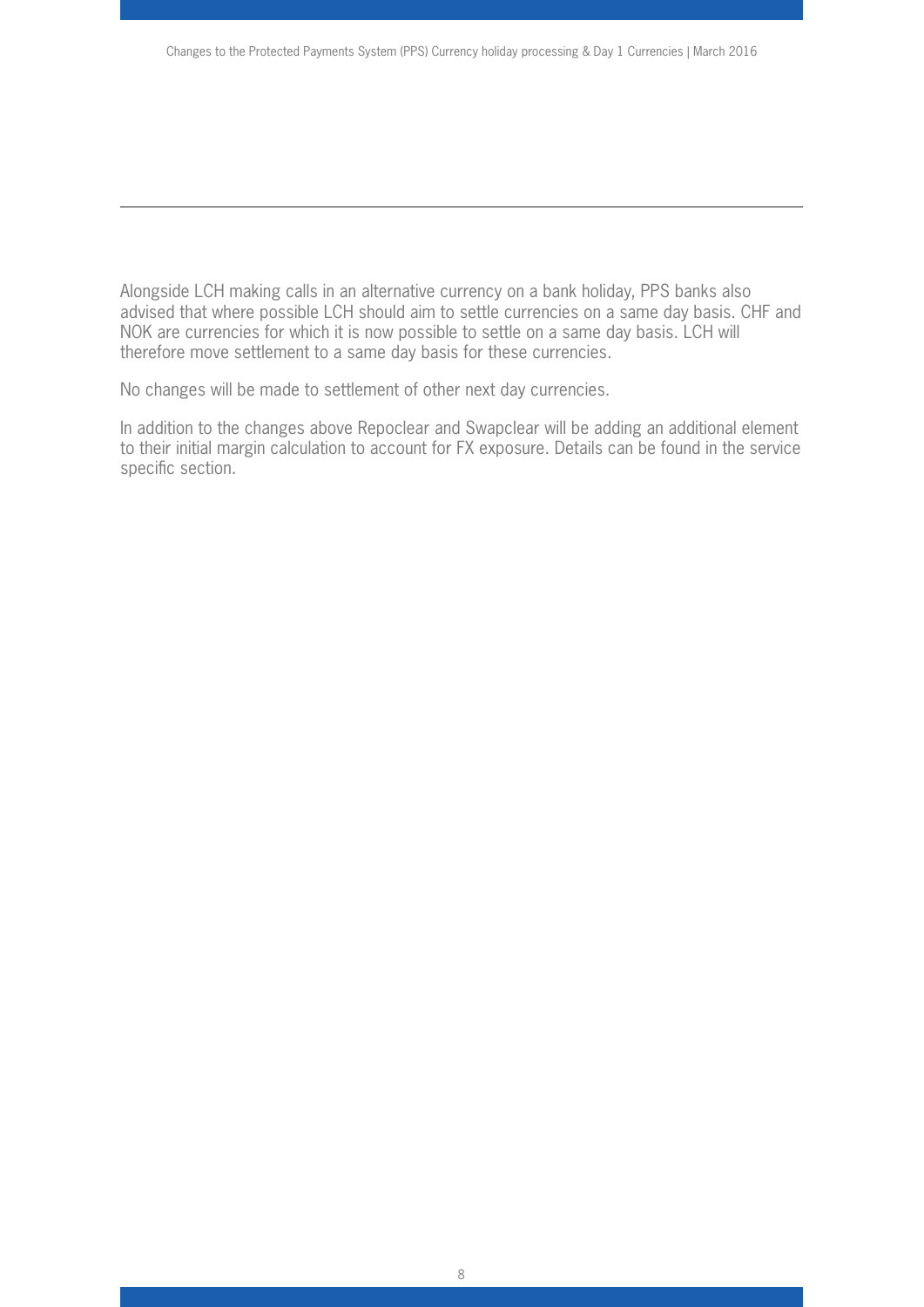## **3. Key Points**

- All LCH Limited Clearing Services and Clearing Members including FCMs are impacted.
- All sub-accounts are impacted apart from F (Default fund) accounts. Default funds are not called on Bank Holidays.
- Currencies CHF and NOK will move from next day currencies to same day currencies.
- Members will see an impact on all same day currency holidays (CAD, CHF, EUR, GBP, NOK and USD).
- The settlements of margin in next day currencies (JPY, AUD, CZK, DKK, HKD, HUF, NZD, PLN, SEK, SGD, and ZAR) are not impacted by this change.
- All Clearing Members will require EUR, GBP and USD PPS accounts in UK PPS.
- Existing call preferences will continue to apply, however where the IM call preference is a holiday currency, margin calls will be instructed in the alternative currencies indicated in the currency tables.
- Auto-repay will be switched off for the CCY on holiday.
- There will be no Variation Margin settled in the holiday currency.
- Interest, Collateral Fees and Default fund contributions will not be posted on currency holidays.
- Alternative cash called will be paid interest in line with a member's current account setting.
- If securities are used to cover the debit liability normal accommodation charges will apply.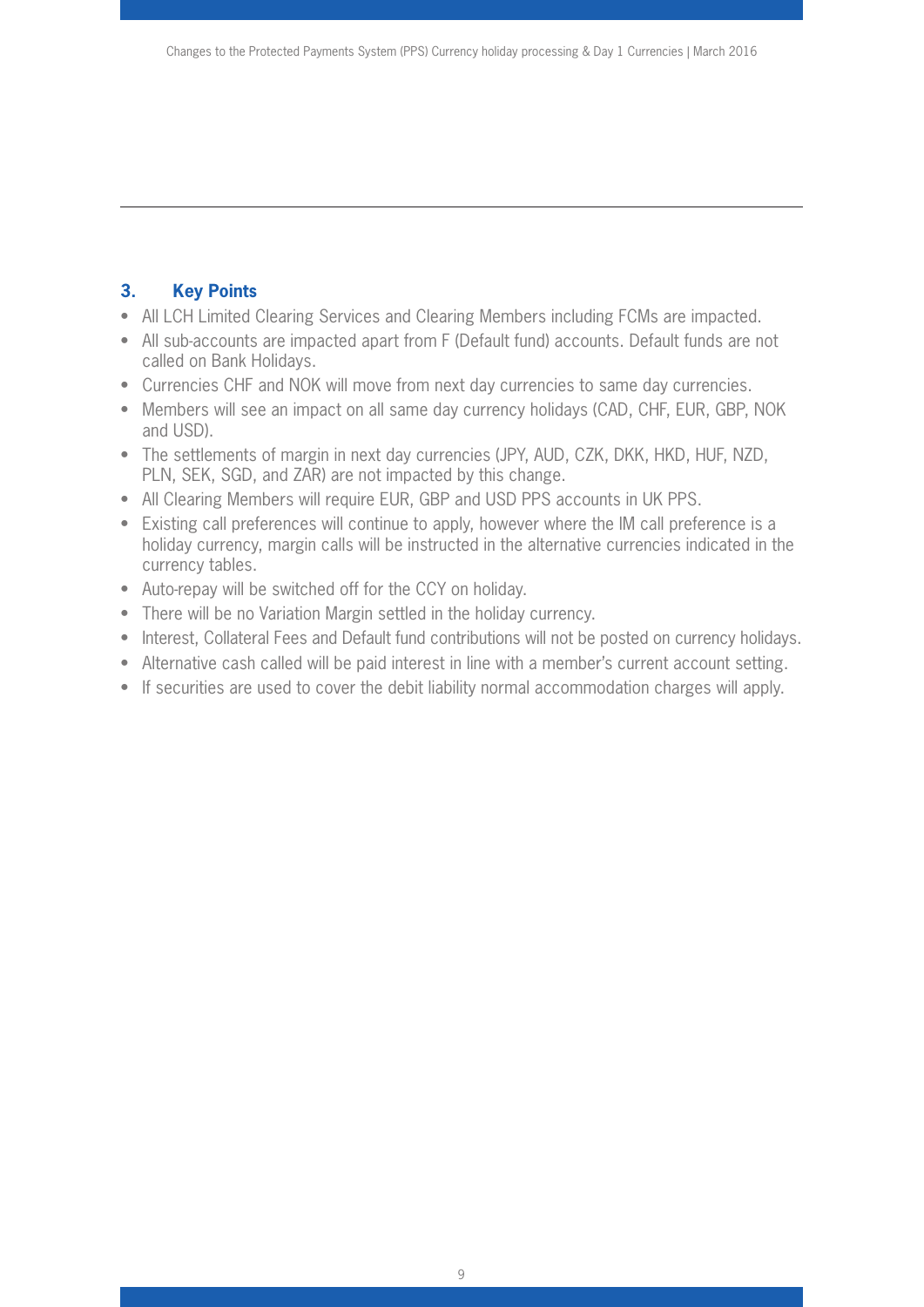| 4.<br><b>Glossary</b>           |                                                                                                                                                                                                                                             |
|---------------------------------|---------------------------------------------------------------------------------------------------------------------------------------------------------------------------------------------------------------------------------------------|
| <b>CMS</b>                      | The Clearing House's online Collateral Management System.                                                                                                                                                                                   |
| <b>EOD</b>                      | End of day: differences between processes conducted as part of<br>an overnight margin cycle and those occurring ITD.                                                                                                                        |
| <b>ITD</b>                      | Intraday: differences between processes conducted as part of an<br>ITD margin cycle and those occurring EOD.                                                                                                                                |
| Margin Requirement              | The Initial Margin determined by the Clearing House prevailing at a<br>given time.                                                                                                                                                          |
| <b>PPS</b>                      | Protected Payments System: the Clearing House's cash<br>settlement system supervised by the Bank of England.                                                                                                                                |
| <b>Call Preference Currency</b> | For each sub account, members can specify their call currency.<br>For an account, a currency can be specified for intraday call and<br>EOD calls independently.                                                                             |
| <b>Collateral Application</b>   | A sub process of Cover Distribution that seeks to cover all<br>liabilities with eligible cash and collateral and is driven by Member<br>preferences and System specified behaviours. See section 3<br>Financial Transactions (LCH website). |
| <b>Cover Distribution</b>       | The process that offsets liabilities and then utilises collateral and<br>cash as cover.                                                                                                                                                     |
| <b>Cover Preferences</b>        | Member choices that influence the behaviour of the Collateral<br>Application process. See Appendix A.                                                                                                                                       |
| Eligible IM Currency            | GBP, USD, CHF, EUR, JPY, SEK, CAD, NOK and DKK.                                                                                                                                                                                             |
| Reporting Currency              | Each Service sends their IM liabilities consolidated by portfolio to<br>the LCH Banking system in the following reporting currencies:<br>GBP, EUR, NOK or USD.                                                                              |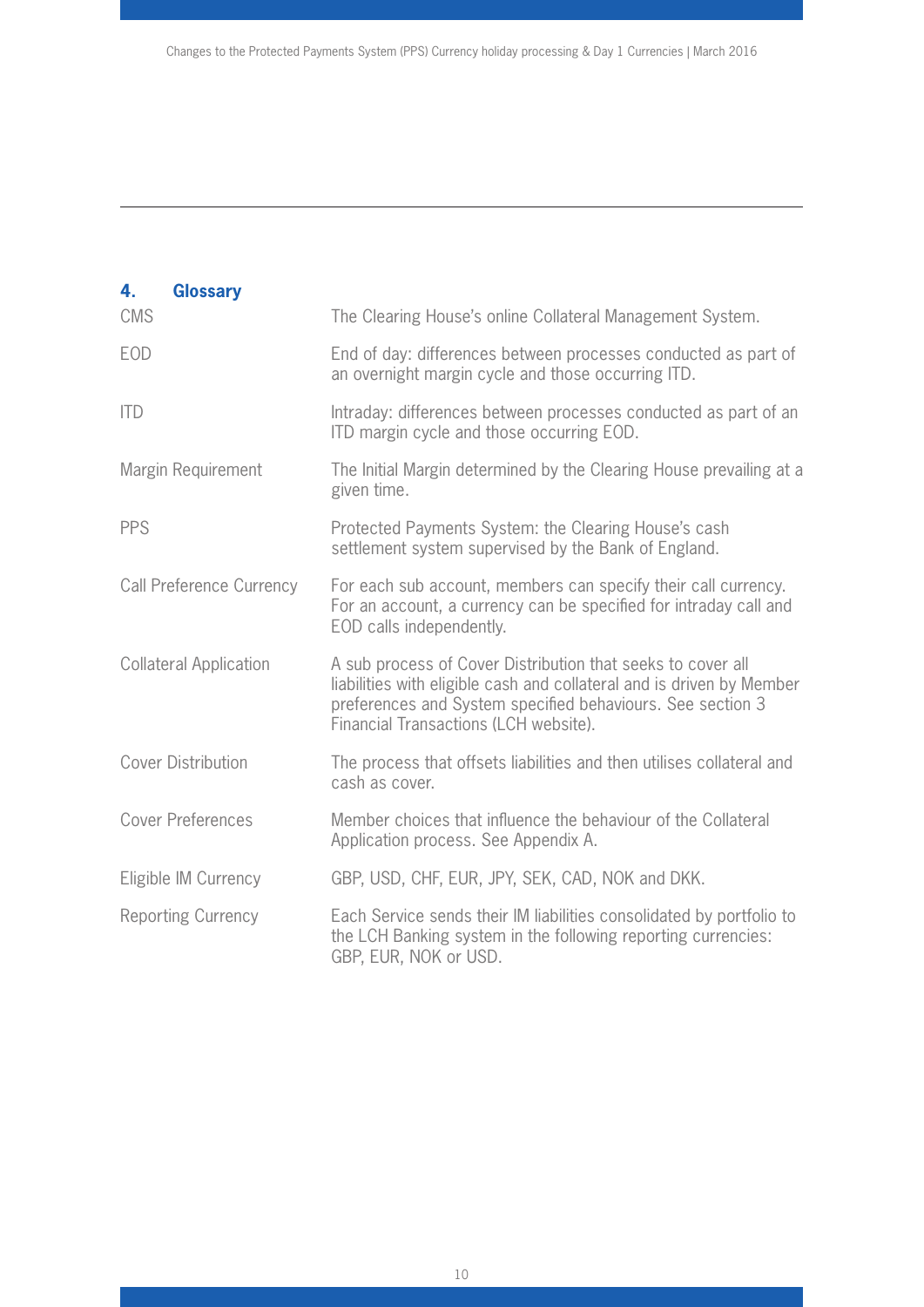#### **5. The PPS system: an overview**

LCH issues PPS margin calls for two purposes;

- I. To cover any currency specific short balances on a clearing member's collateral account resulting from settlement debit postings. I.e. to cover variation margin (VM)
- II. To increase clearing members total assets where they are lower than margin requirement. I.e. to cover initial margin (IM)

#### **VM Calls**

LCH clearing services calculate and settle VM daily in the currency of the underlying cleared asset, which results in a number of, currency specific, credit or debit postings being made to clearing members house or client collateral accounts during the EOD batch process. These positing will have the effect of either increasing or decreasing a clearing members account balance in each of the currencies for which they settle VM.

Where VM postings result in a positive account balance in a currency that positive balance can be repaid to the clearing member via PPS or, where the currency is eligible, can be used to cover the liability associated with the same account.

Where VM postings result in a negative account balance in any currency, those negative balances must be covered in the correct currency cash and a PPS call will be issued as part of the EOD PPS calls process.

Clearing members are required to maintain PPS arrangements in any currencies for which VM can be posted. These PPS arrangements must be with a London PPS bank as all calls relating to VM are to be covered at the start of the UK day.

#### **IM Cover Calls**

A clearing member's margin obligations are recorded against their house or client collateral accounts in the books and records of the Clearing House. Against these same accounts, LCH records cover in the form of cash (in eligible currencies) and collateral in the form of securities. LCH performs asset versus liability offsetting for these accounts with any collateral shortfall generating a margin call.

The order in which cash or securities are used to cover a liability at LCH is driven by member specific preferences which are recorded at a collateral account level. If, at any time, a member's assets are insufficient to cover their liability, LCH may issue a PPS call for cash to cover the shortfall.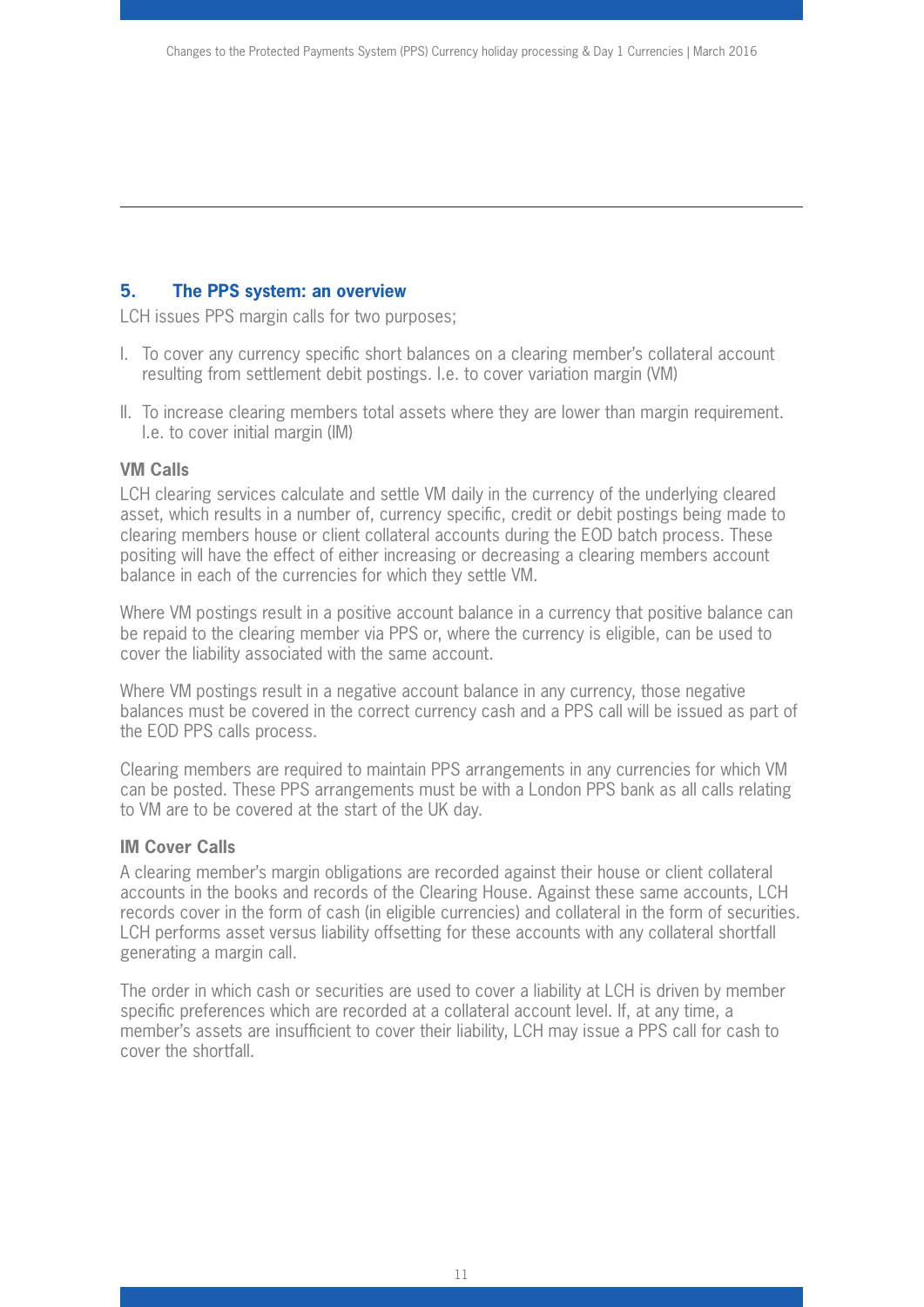A PPS call for IM can be made in the following currencies which are considered acceptable cash assets.

- GBP;
- EUR;
- USD.

The currency in which the call is made will depend upon on member's specific preference which is recorded at their collateral account level. Where no call preference is recorded on an account, LCH will issue a PPS call in the currency of the liability.

Today when a margin call is generated LCH will instruct the Clearing Member's designated PPS bank to debit the Member's account and credit its own account at the same bank. The call is considered met when the PPS bank confirms the credit.

Each Clearing Member is required to maintain at least one USD PPS account with a bank that participates in the US PPS system. This is used to meet ITD calls made outside of the London PPS system hours.

For the implementation of the changes to currency holiday processing, it will be a requirement for all clearing members to maintain a GBP, EUR and USD PPS account in the London PPS.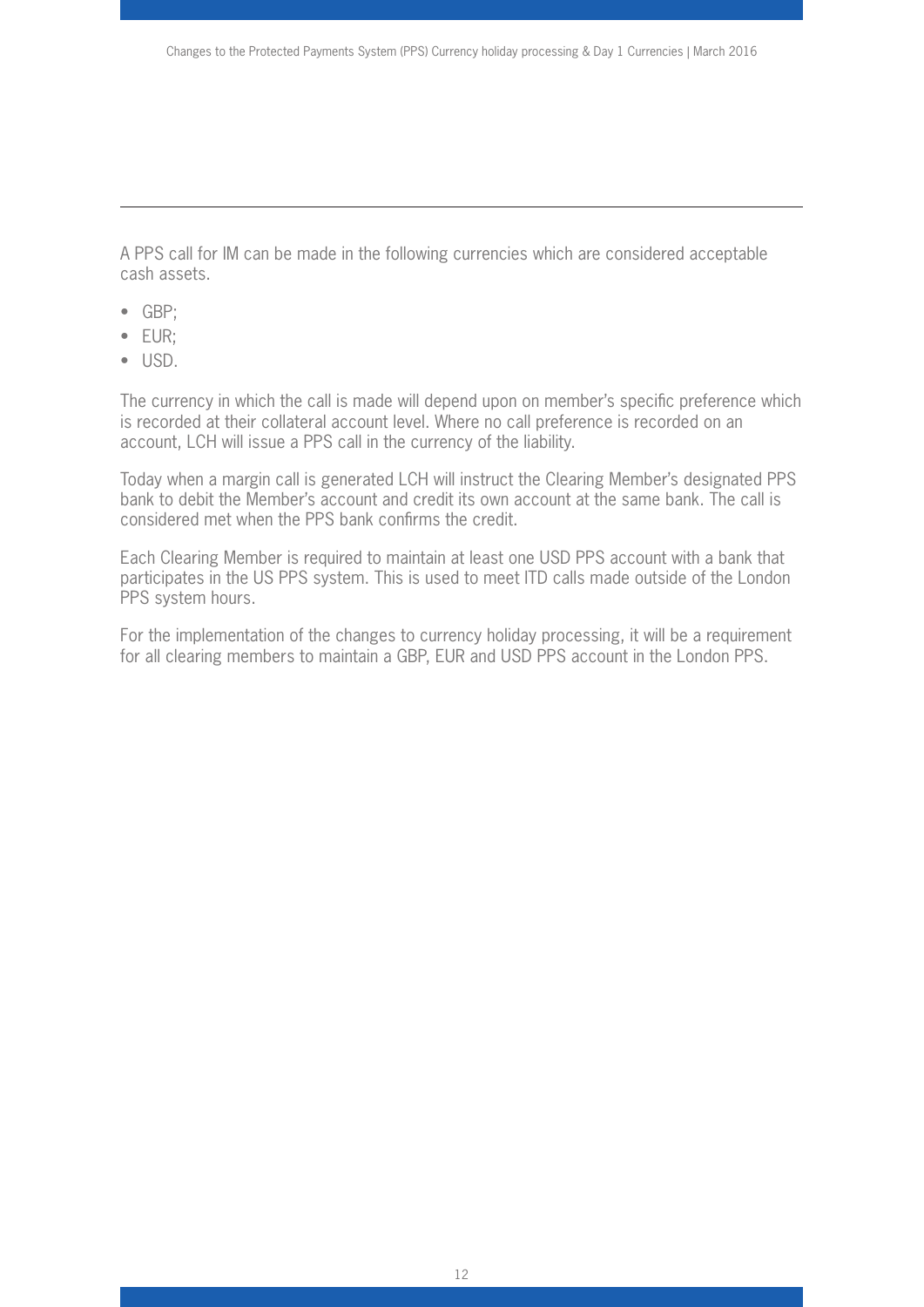#### **6. Impact for clearing members of EquityClear, EnClear and LSEDM**

#### **6.1. Changes to Credit Variation Margin processing**

The changes to credit variation margin will only impact same day settlement currencies. Credit variation margin in next day settlement currencies will not be impacted and will continue working as they do today.

Payments of credit variation margin in the currency which is on holiday will be deferred to the next good settlement day of that currency. The amount of the deferred credit variation margin will be converted into a credit liability, where the currency is an existing eligible initial margin currency. This liability will be called a Currency Settlement Holiday liability 'CSH Liability'. The credit CSH liability will be treated as an asset and will offset a member's Initial margin requirement on the currency settlement holiday within the exchange to which it belongs.

For example:

- EUR currency settlement holiday.
- The clearing service calculates its initial margin requirement in GBP.
- There is a credit variation margin payment due in EUR.

In the above scenario the credit variation margin payment will be deferred to the next good working day for EUR. The value of the deferred credit variation margin is posted to the clearing member's collateral account as a credit liability. The credit liability will be converted to a GBP amount and offset against the GBP initial margin requirement.

#### **6.2. Changes to Debit Variation Margin processing**

The changes to debit variation margin will only impact same day settlement currencies. Debit variation margin in next day settlement currencies will not be impacted and will continue working as they do today.

Debit variation margin in the currency which is on holiday will be deferred to the next good settlement day of that currency. The amount of the deferred debit variation margin will be converted into a debit liability. This liability will be called the 'CSH Liability'. The debit CSH liability will be posted in its original currency and subject to a clearing members cover preferences.

The new liability can be covered with securities or cash.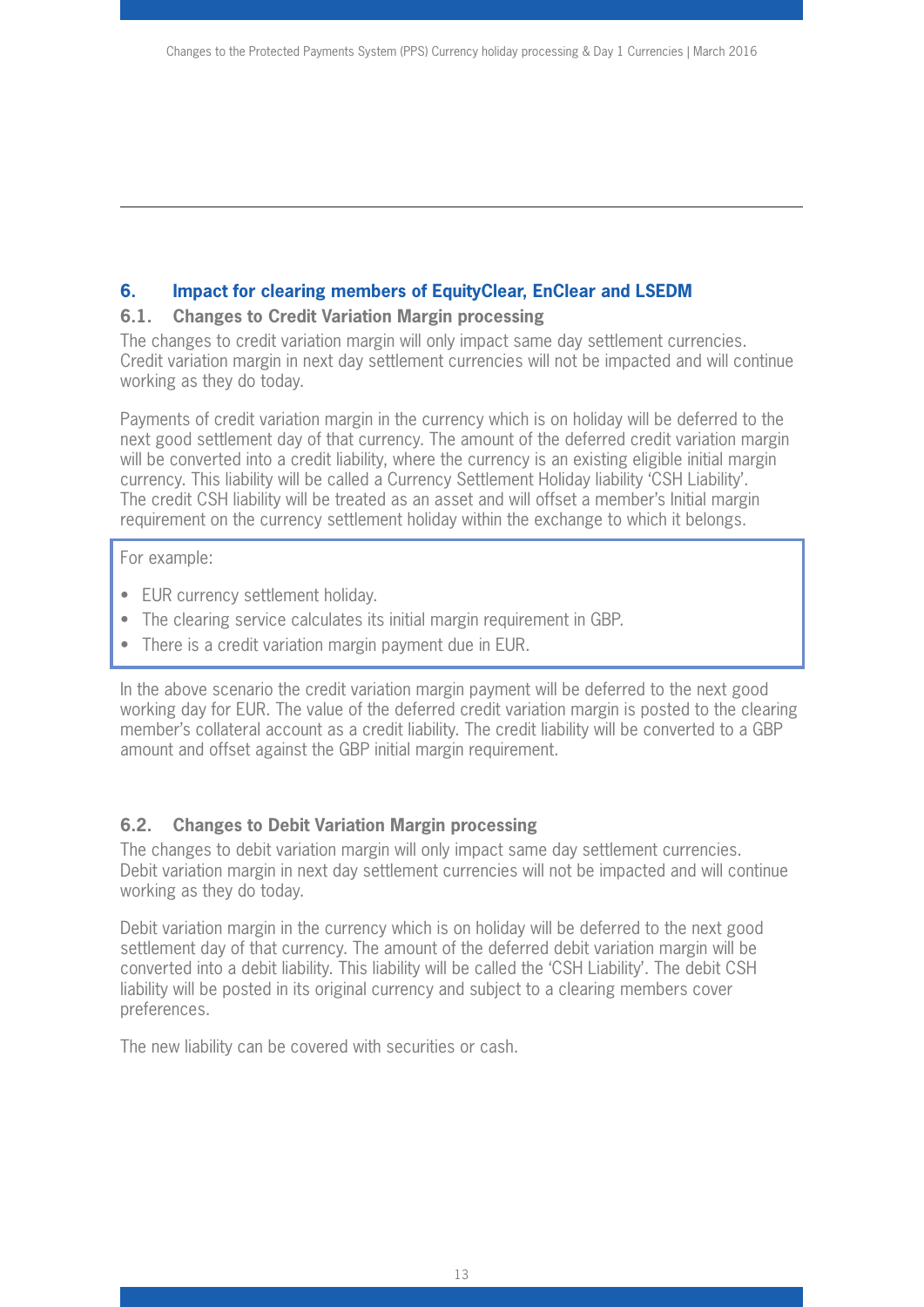For example:

- EUR currency settlement holiday.
- The clearing service calculates its initial margin requirement in GBP.
- There is a debit variation margin call due in EUR.

In the above scenario the debit variation margin call will be deferred to the next good working day for EUR. The value of the deferred debit variation margin is applied to the clearing member's collateral account in its original currency as a debit liability for the service the debit is associated too. The new EUR debit liability will then be covered with either cash or securities according to the member's initial margin cover preferences.

In the absence of a preference currency the system will default to call in the currency of the liability. Please refer to the table in 6.5. For PPS call currency order.

#### **6.3. Current process – Clearing member preferences for End of Day (EOD) and Intraday (ITD) margin calls**

The current currency application process is described in the Clearing House's procedures: specifically 'Section 3 Financial Transactions' which describes the sequence in which cash and collateral is utilised. It also describes the choices available to Clearing Members to influence this sequence and importantly whether only same-currency cash and collateral can be utilised or whether cross-currency cash and collateral can be used to cover liabilities (further conditions apply).

Members must nominate the currency in which they wish to cover IM liabilities as LCH allows cross-currency cover for initial margin.

For example, a clearing member who has a GBP initial margin liability can opt to cover this liability first using EUR cash balances and then USD and GBP cash balances and then finally to be called in EUR for any deficits.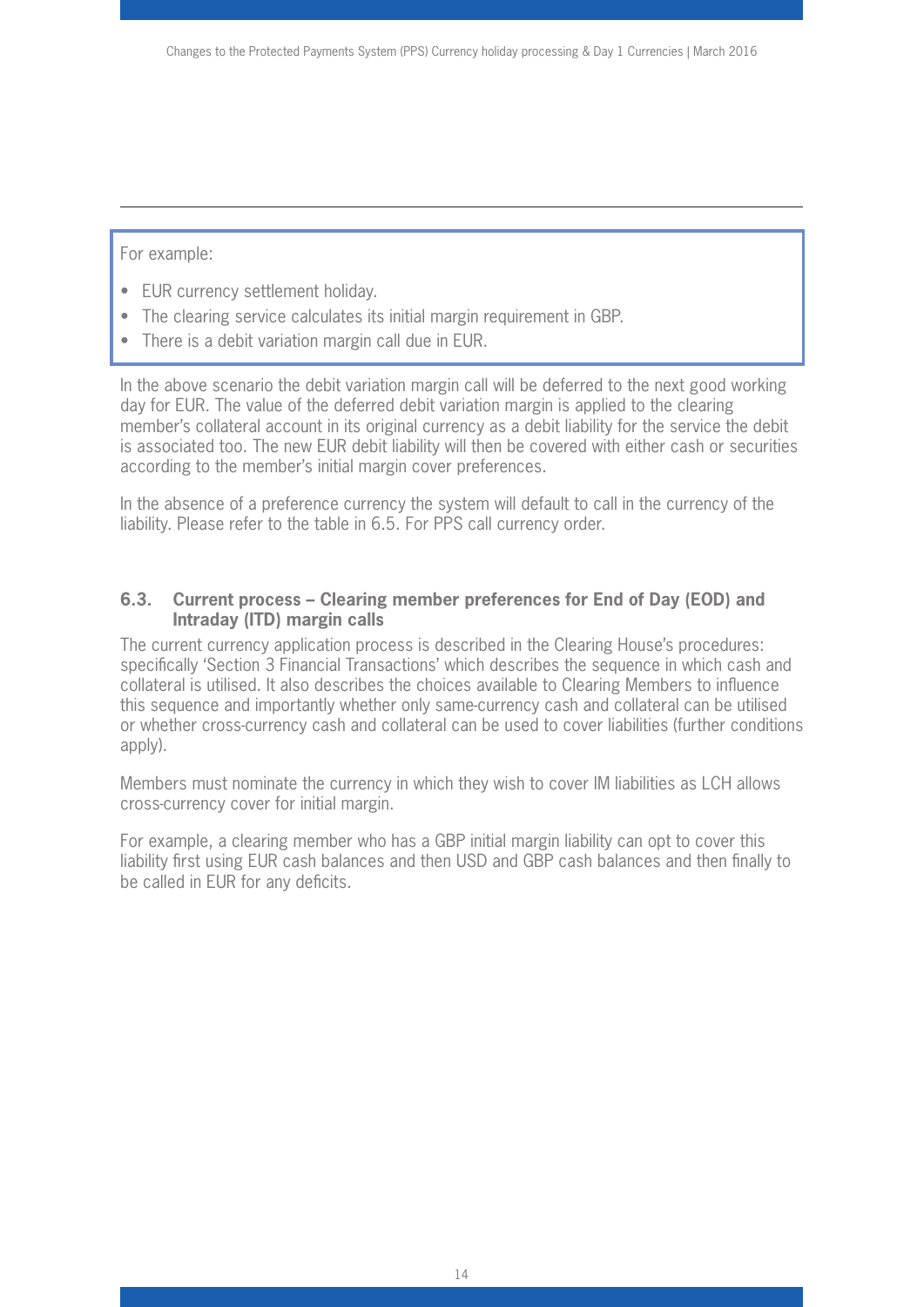### **6.4. Changes to clearing member preferences for EOD/ITD margin calls**

Currently if a clearing member has (for example) opted to be called in EUR for EOD and ITD margin calls<sup>2</sup>, LCH will send a margin call their PPS bank regardless of whether there is a EUR holiday.

The call will be sent for the next good EUR settlement date but the PPS bank is required to confirm the margin call on the currency holiday.

Going forward LCH will not call EUR on a EUR currency holiday. Instead, LCH will determine another currency to call that is open for settlement i.e. GBP or USD.

The scenario where EUR, GBP and USD are on holiday is not relevant since LCH will not be open.

#### **6.5. Changes to End of Day Margin processing**

A clearing member whose chosen currency for EOD margin calls is on holiday will instead be called an alternative currency that is not on holiday. In this way, the PPS Bank will be providing confirmation for that currency on the same day; this removes their exposure over the holiday period.

Please see appendix A

The following currency order rules will apply.

- Please note the default call currency is the same as the liability currency
- liabilities are delivered in EUR, CHF, GBP, NOK and USD

#### **2Different currencies may be specified for EOD and ITD margin calls.**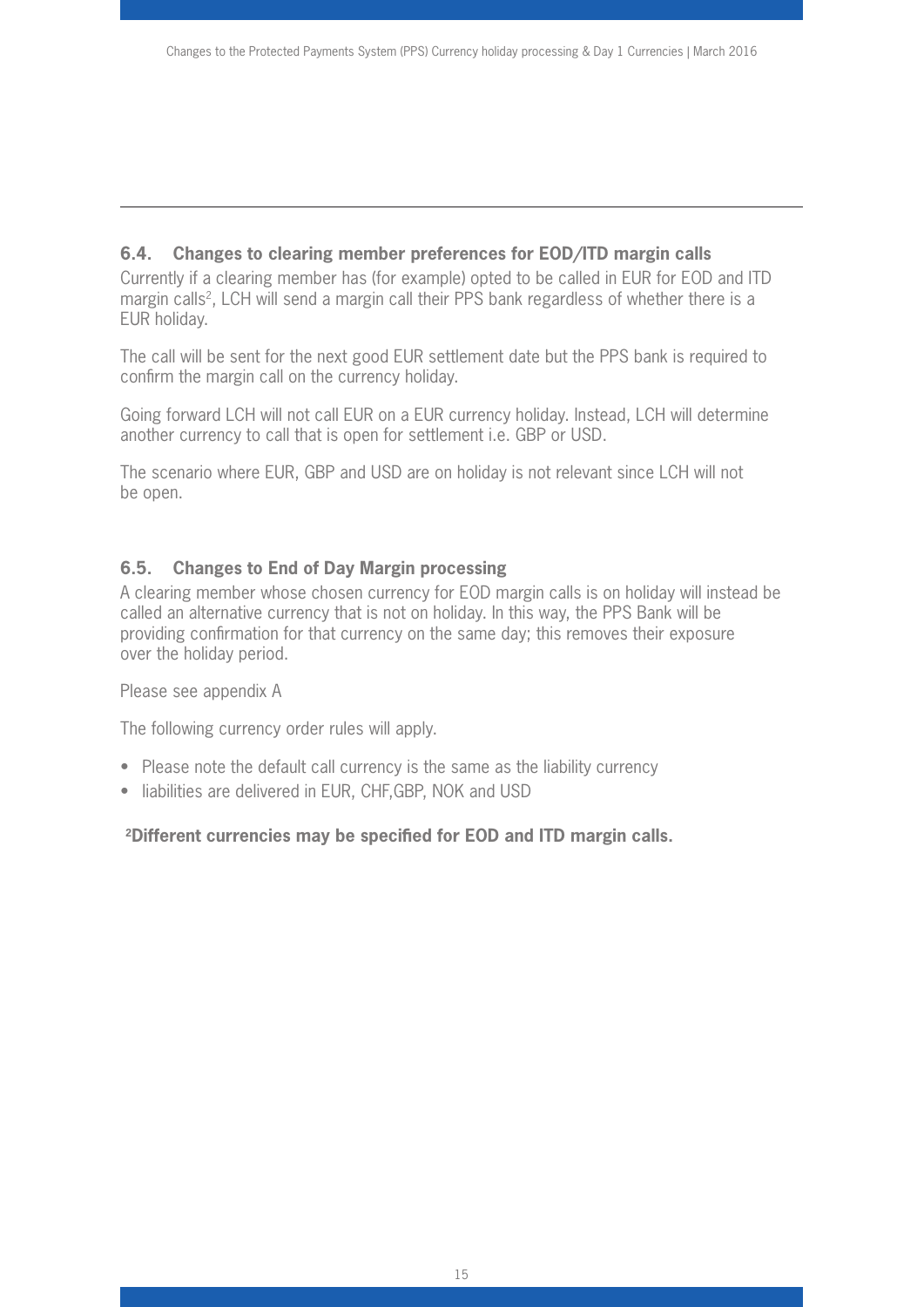

## **6.6. The day after the currency holiday**

Following the currency holiday LCH systems will apply the usual call currency settings to Clearing Member accounts:

Depending on the account's settings the alternative currency previously called will either be:

- Automatically repaid and replaced with the usual call currency; or
- Will remain on the Clearing Member's account as part of the cash balances and can be withdrawn through CMS, as required.

The currency holiday credit and debit liabilities will expire and be removed from the relevant account.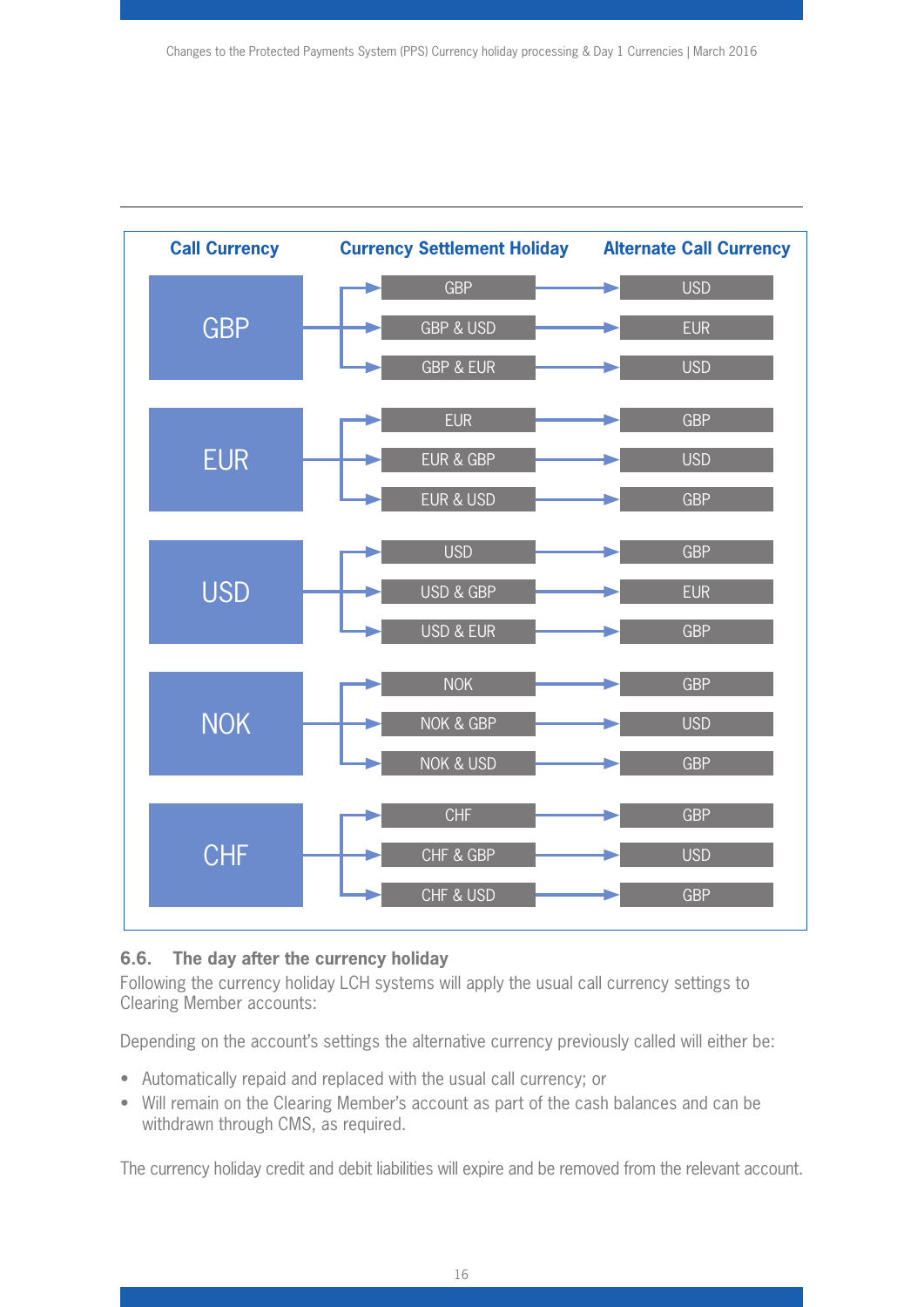## **6.7. Margin Call Reporting**

There are no changes to the Clearing House's existing notification channels when Members are being called. The notification that a margin call has been generated and sent for settlement will continue to be delivered to the email addresses specified in the account preferences for each Collateral Account.

#### **6.8. Banking Reports**

The following Member reports will be impacted by the introduction of this service:

REP00021 – Initial and Variation Margin Report

The field titled 'Additional Margin' will now show the individual credit and debit CSH liabilities created by the currency settlement holiday.

All other reports remain unchanged.

Please note there will be two sets of VM cash postings on Report 22 and 29 on the next good working day after a holiday incorporating the deferred currency settlement holiday postings and the postings of that day.

## **6.9. Settlement Date Change**

LCH plans to change the settlement date of currencies Swiss Franc (CHF) and Norwegian Krone (NOK). CHF and NOK are currently processed by LCH on a next day settlement basis. LCH will be changing these currencies into same day settlement currencies.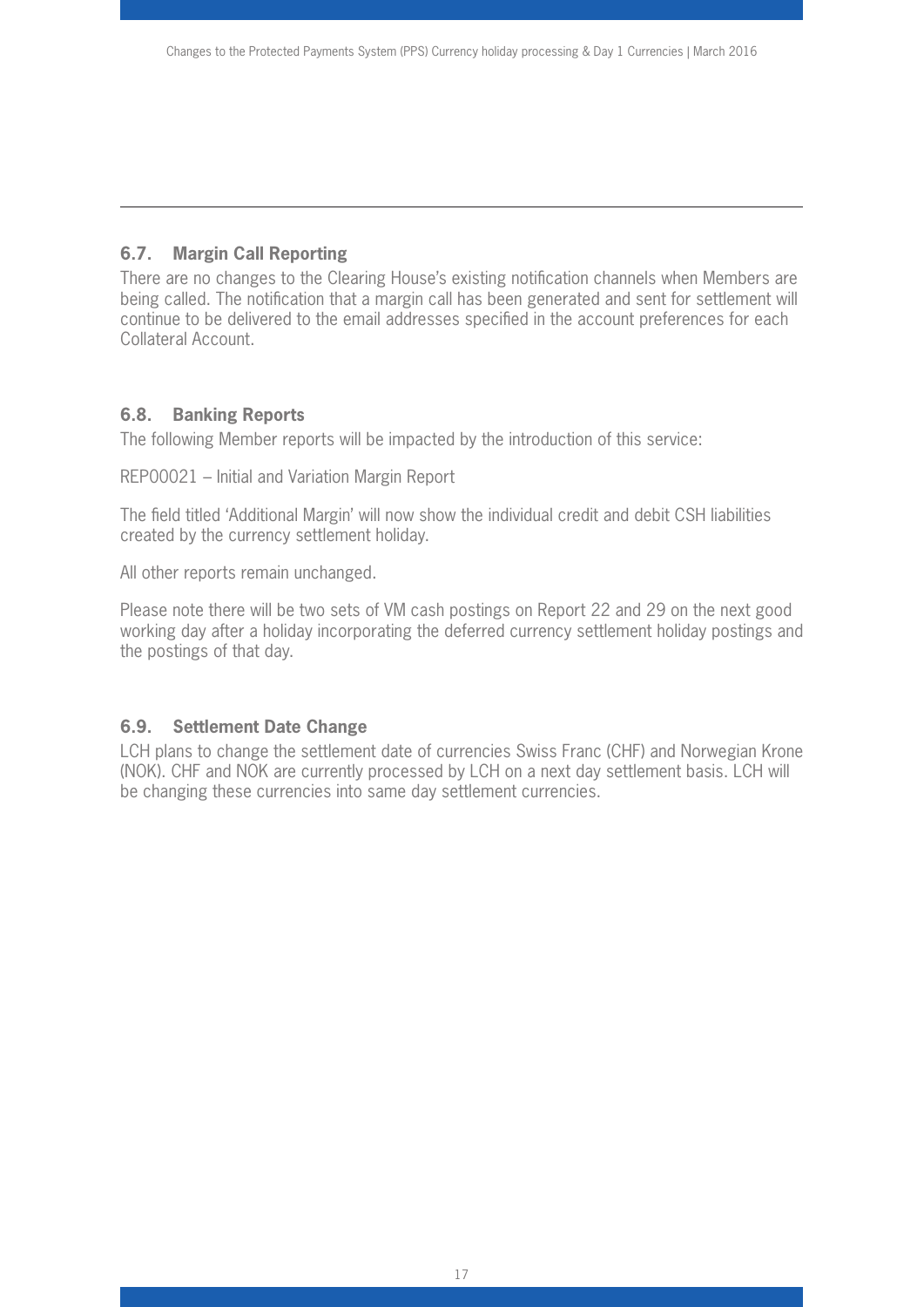## **7. RepoClear Specific Changes**

#### **7.1. Changes to Credit Variation Margin processing**

The changes to credit variation margin will only impact same day settlement currencies. Credit variation margin in next day settlement currencies will not be impacted and will continue working as they do today.

Payments of credit variation margin in the currency which is on holiday will be deferred to the next good settlement day of that currency. The amount of the deferred credit variation margin will be converted into a credit liability, where the currency is an existing eligible initial margin currency. This liability will be called a Currency Settlement Holiday liability 'CSH Liability'. The credit CSH liability will be treated as an asset and will offset a member's Initial margin requirement on the currency settlement holiday within the exchange to which it belongs.

For example:

- EUR currency settlement holiday.
- The clearing service calculates its initial margin requirement in GBP.
- There is a credit variation margin payment due in EUR.

In the above scenario the credit variation margin payment will be deferred to the next good working day for EUR. The value of the deferred credit variation margin is posted to the clearing member's collateral account as a credit liability. The credit liability will be converted to a GBP amount and offset against the GBP initial margin requirement.

## **7.2. Changes to Debit Variation Margin processing**

The changes to debit variation margin will only impact same day settlement currencies. Debit variation margin in next day settlement currencies will not be impacted and will continue working as they do today.

Debit variation margin in the currency which is on holiday will be deferred to the next good settlement day of that currency. The amount of the deferred debit variation margin will be converted into a debit liability. This liability will be called the 'CSH Liability'. The debit CSH liability will be posted in its original currency and subject to a clearing members cover preferences.

The new liability can be covered with securities or cash.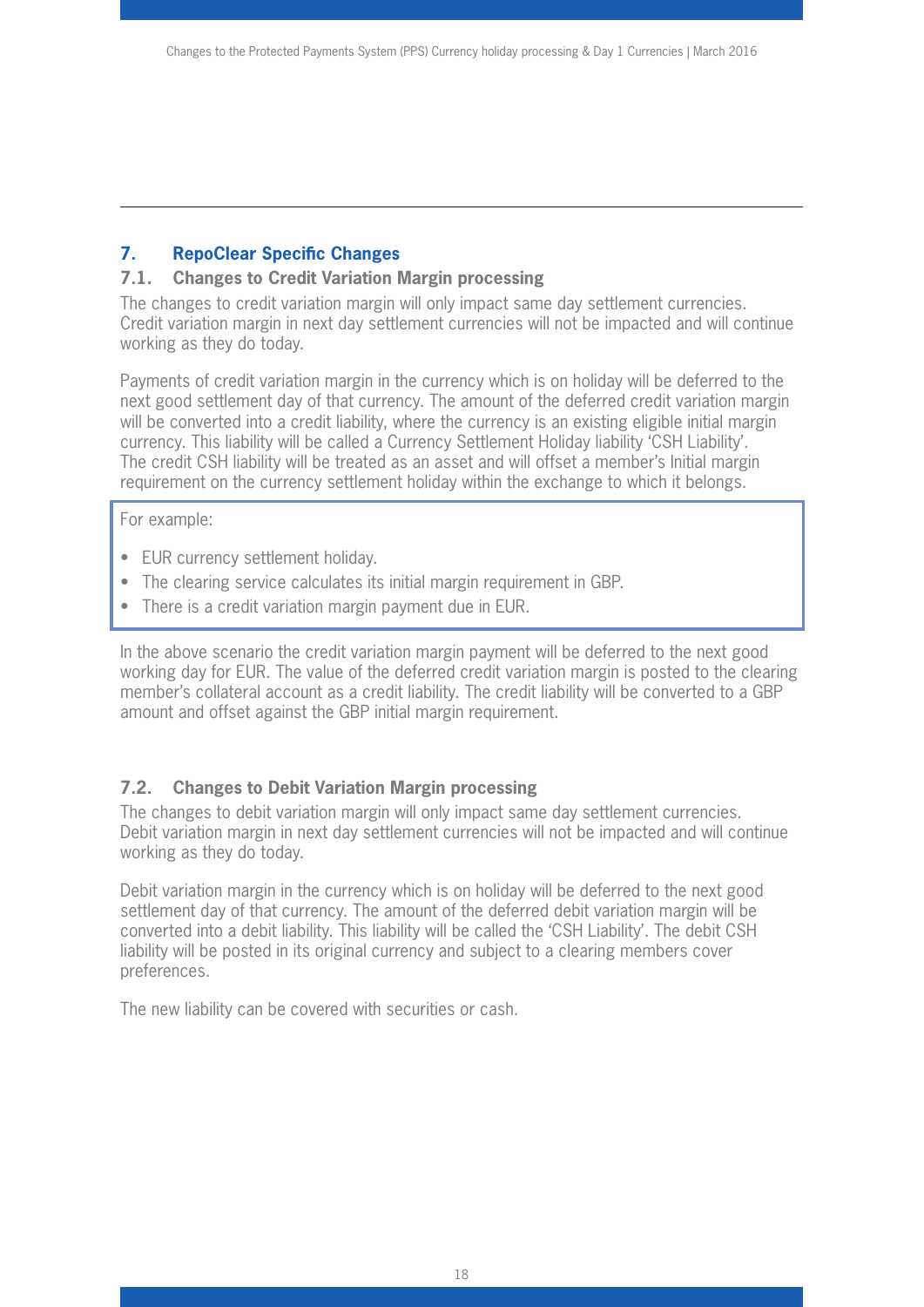For example:

- EUR currency settlement holiday
- The clearing service calculates its initial margin requirement in GBP.
- There is a debit variation margin call due in EUR.

In the above scenario the debit variation margin call will be deferred to the next good working day for EUR. The value of the deferred debit variation margin is applied to the clearing member's collateral account in its original currency as a debit liability for the service the debit is associated too. The new EUR debit liability will then be covered with either cash or securities according to the member's initial margin cover preferences.

In the absence of a preference currency the system will default to call in the currency of the liability. Please refer to the table in 6.5. For PPS call currency order.

#### **7.3. Current process – Clearing member preferences for End of Day (EOD) and Intraday (ITD) margin calls**

The current currency application process is described in the Clearing House's procedures: specifically 'Section 3 Financial Transactions' which describes the sequence in which cash and collateral is utilised. It also describes the choices available to Clearing Members to influence this sequence and importantly whether only same-currency cash and collateral can be utilised or whether cross-currency cash and collateral can be used to cover liabilities (further conditions apply).

Members must nominate the currency in which they wish to cover IM liabilities as LCH allows cross-currency cover for initial margin.

For example, a clearing member who has a GBP initial margin liability can opt to cover this liability first using EUR cash balances and then USD and GBP cash balances and then finally to be called in EUR for any deficits.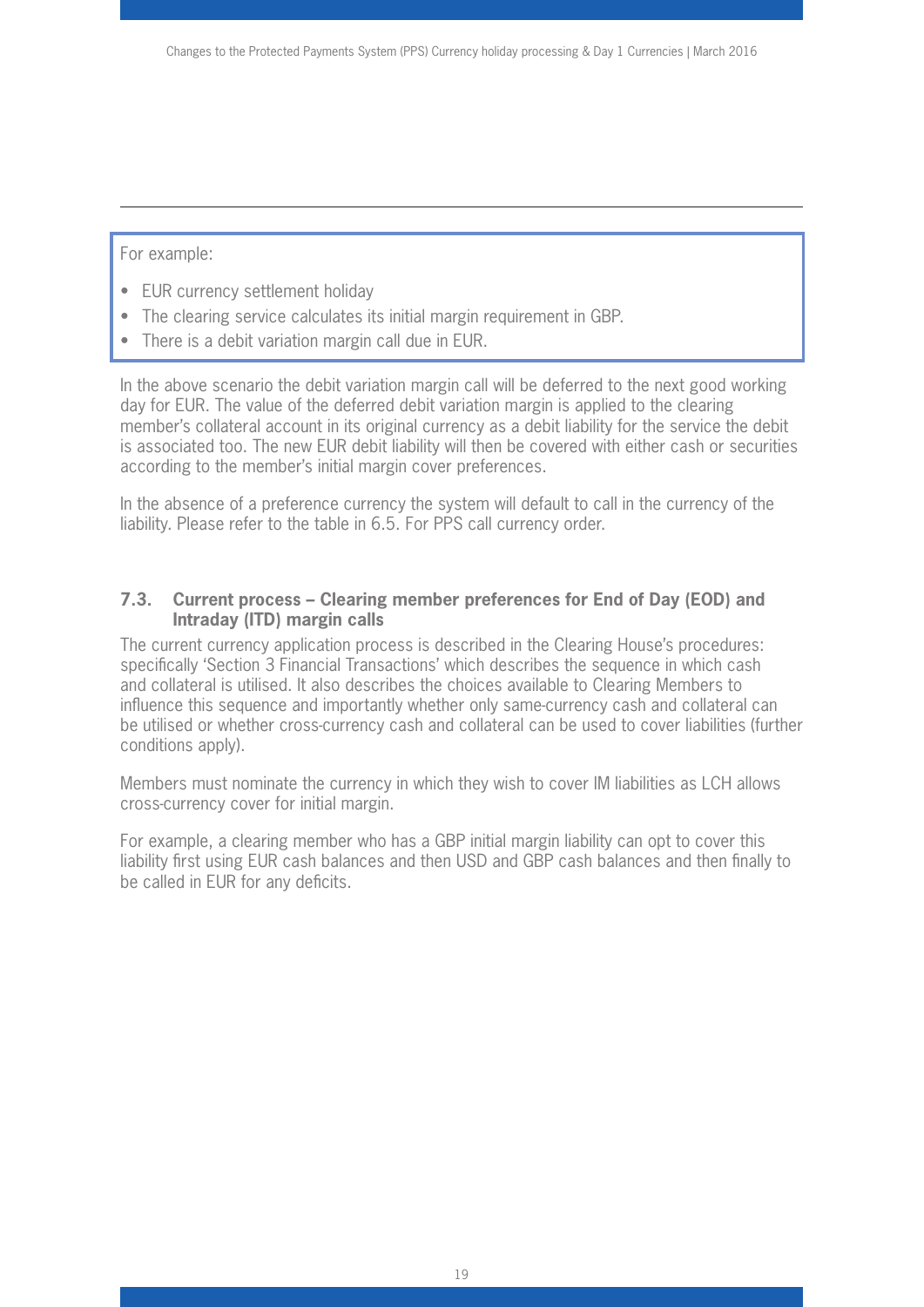#### **7.4. Changes to clearing member preferences for EOD/ITD margin calls**

Currently if a clearing member has (for example) opted to be called in EUR for EOD and ITD margin calls<sup>3</sup>, LCH will send a margin call their PPS bank regardless of whether there is a EUR holiday.

The call will be sent for the next good EUR settlement date but the PPS bank is required to confirm the margin call on the currency holiday.

Going forward LCH will not call EUR on a EUR currency holiday. Instead, LCH will determine another currency to call that is open for settlement i.e. GBP or USD.

The scenario where EUR, GBP and USD are on holiday is not relevant since LCH will not be open.

#### **7.5. Changes to End of Day Margin processing**

A clearing member whose chosen currency for EOD margin calls is on holiday will instead be called an alternative currency that is not on holiday. In this way, the PPS Bank will be providing confirmation for that currency on the same day; this removes their exposure over the holiday period.

Please see appendix A.

The following currency order rules will apply.

- Please note the default call currency is the same as the liability currency
- liabilities are delivered in EUR, GBP and USD

#### **3 Different currencies may be specified for EOD and ITD margin calls.**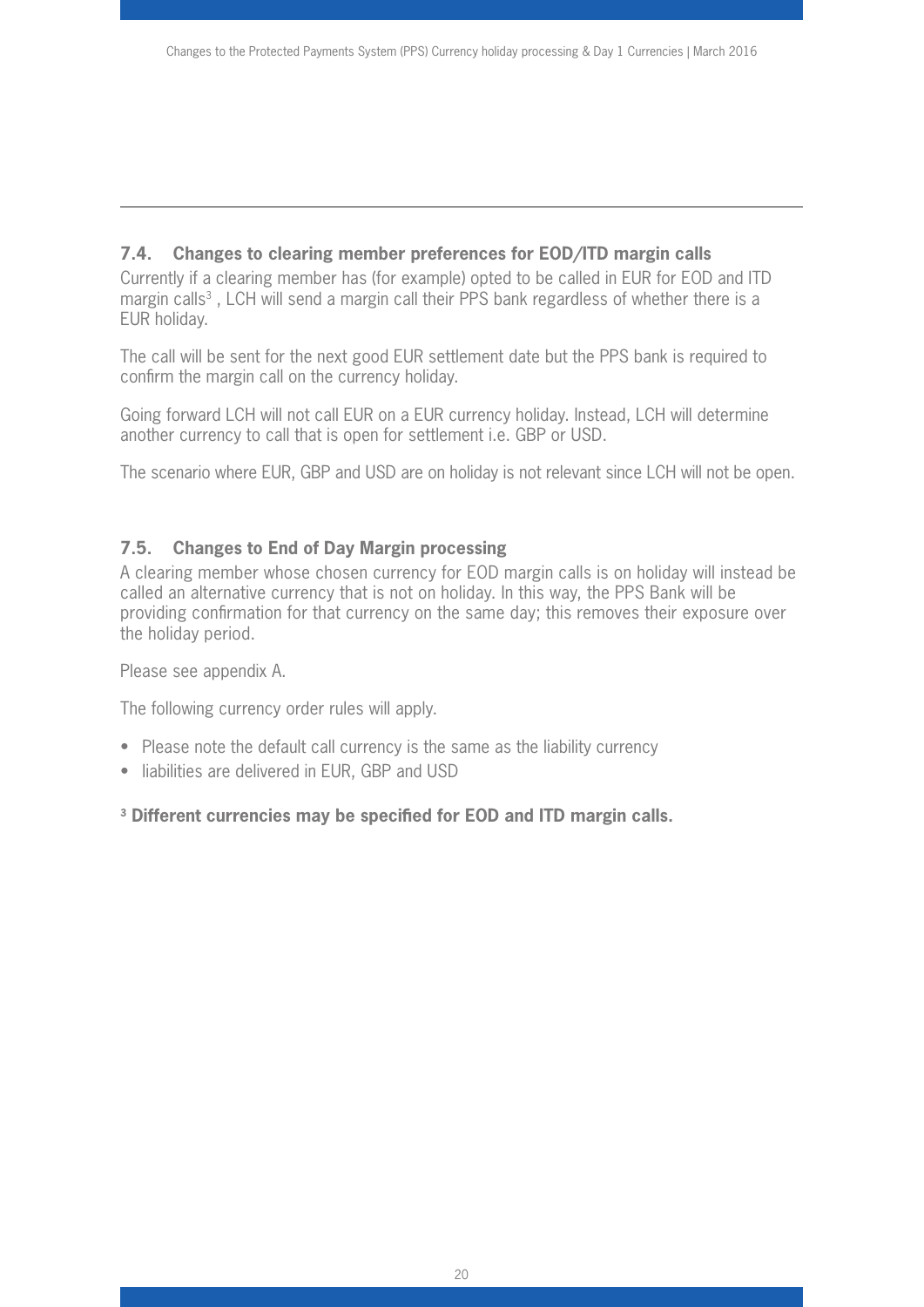

## **7.6. The day after the currency holiday**

Following the currency holiday LCH systems will apply the usual call currency settings to Clearing Member accounts:

Depending on the account's settings the alternative currency previously called will either be:

- Automatically repaid and replaced with the usual call currency; or
- Will remain on the Clearing Member's account as part of the cash balances and can be withdrawn through CMS, as required.

The currency holiday credit and debit liabilities will expire and be removed from the relevant account.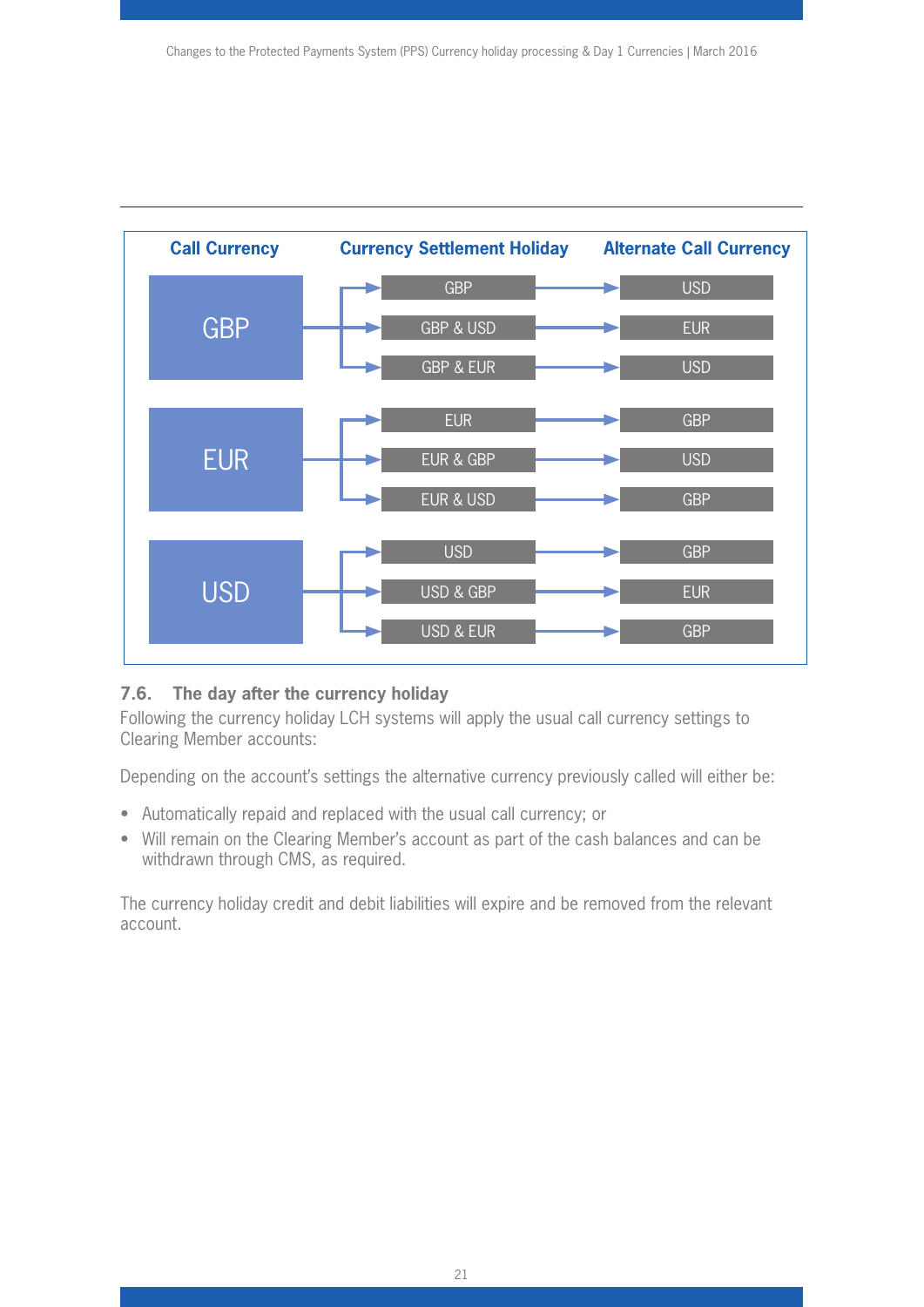## **7.7. Margin Call Reporting**

There are no changes to the Clearing House's existing notification channels when Members are being called. The notification that a margin call has been generated and sent for settlement will continue to be delivered to the email addresses specified in the account preferences for each Collateral Account.

#### **7.8. Banking Reports**

The following Member reports will be impacted by the introduction of this service:

REP00021 – Initial and Variation Margin Report.

The field titled 'Additional Margin' will now show the individual credit and debit CSH liabilities created by the currency settlement holiday.

All other reports remain unchanged.

Please note there will be two sets of VM cash postings on Report 22 and 29 on the next good working day after a holiday incorporating the deferred currency settlement holiday postings and the postings of that day.

## **7.9. FX Cash Haircut**

Repoclear will calculate the haircut based on the previous day's VM and call through the Buffer Margin process.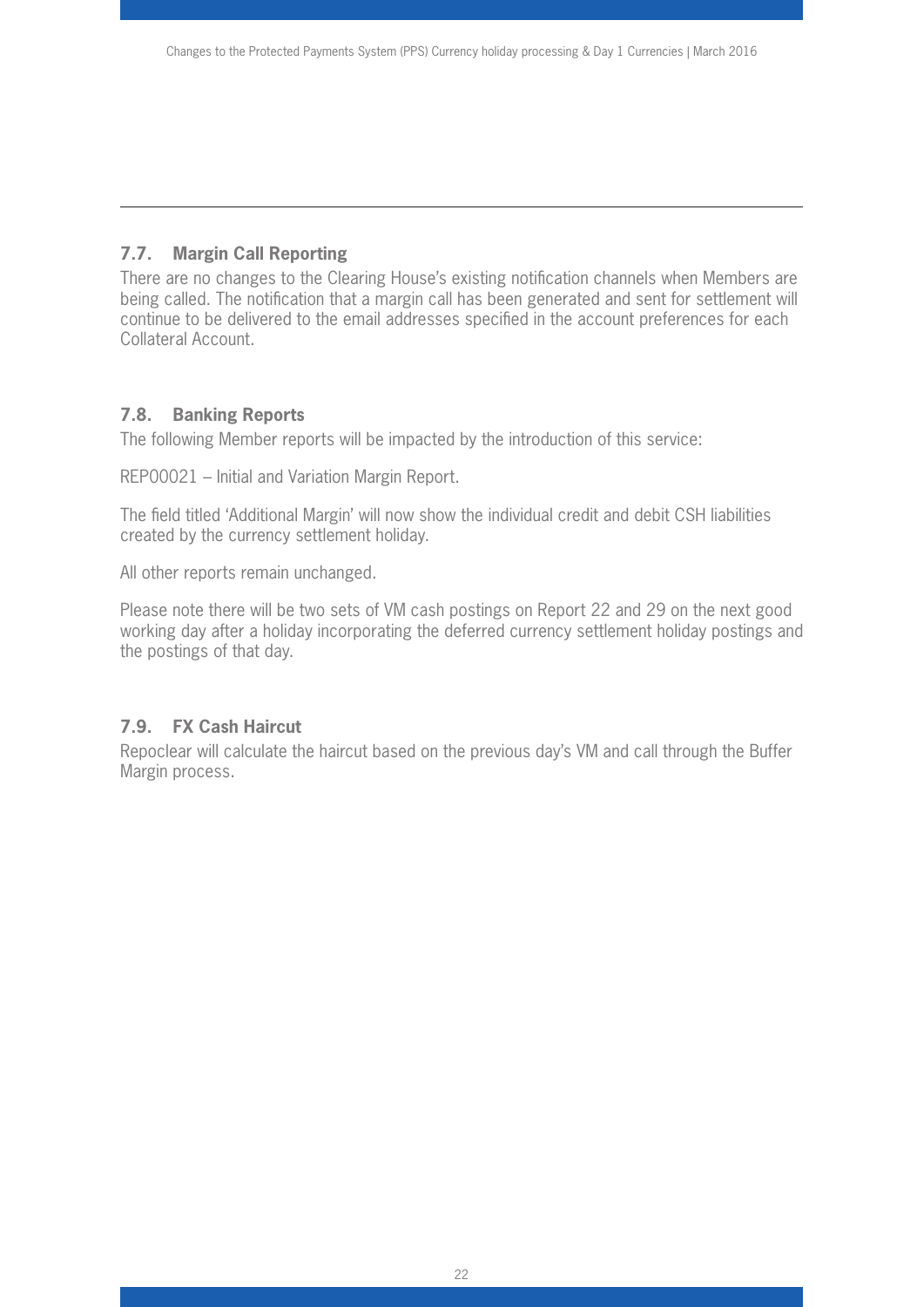## **8. SwapClear Specific Changes**

#### **8.1. Changes described apply to all SwapClear SCM and FCM clearing members.**

#### **8.2. Current process – Clearing member preferences for End of Day (EOD) and Intraday (ITD) margin calls**

The current currency application process is described in the Clearing House's procedures: specifically 'Section 3 Financial Transactions' which describes the sequence in which cash and collateral is utilised. It also describes the choices available to Clearing Members to influence this sequence and importantly whether only same-currency cash and collateral can be utilised or whether cross-currency cash and collateral can be used to cover liabilities (further conditions apply).

Members must nominate the currency in which they wish to cover IM liabilities as LCH allows cross-currency cover for initial margin.

For example, a clearing member who has a USD initial margin liability can opt to cover this liability first using EUR cash balances and then USD and GBP cash balances and then finally to be called in EUR for any deficits.

#### **8.3. Changes to clearing member preferences for EOD/ITD margin calls**

Currently if a clearing member has (for example) opted to be called in USD for EOD and ITD margin calls, LCH will send a margin call to their PPS bank regardless of whether there is a USD holiday.

The call will be sent for the next good USD settlement date but the PPS bank is required to confirm the margin call on the currency holiday.

Going forward LCH will not call USD on a USD currency holiday. Instead, LCH will determine another currency to call that is open for settlement i.e. GBP, or EUR (if there is a USD and GBP holiday).

The scenario where EUR, GBP and USD are on holiday is not relevant since LCH will not be open.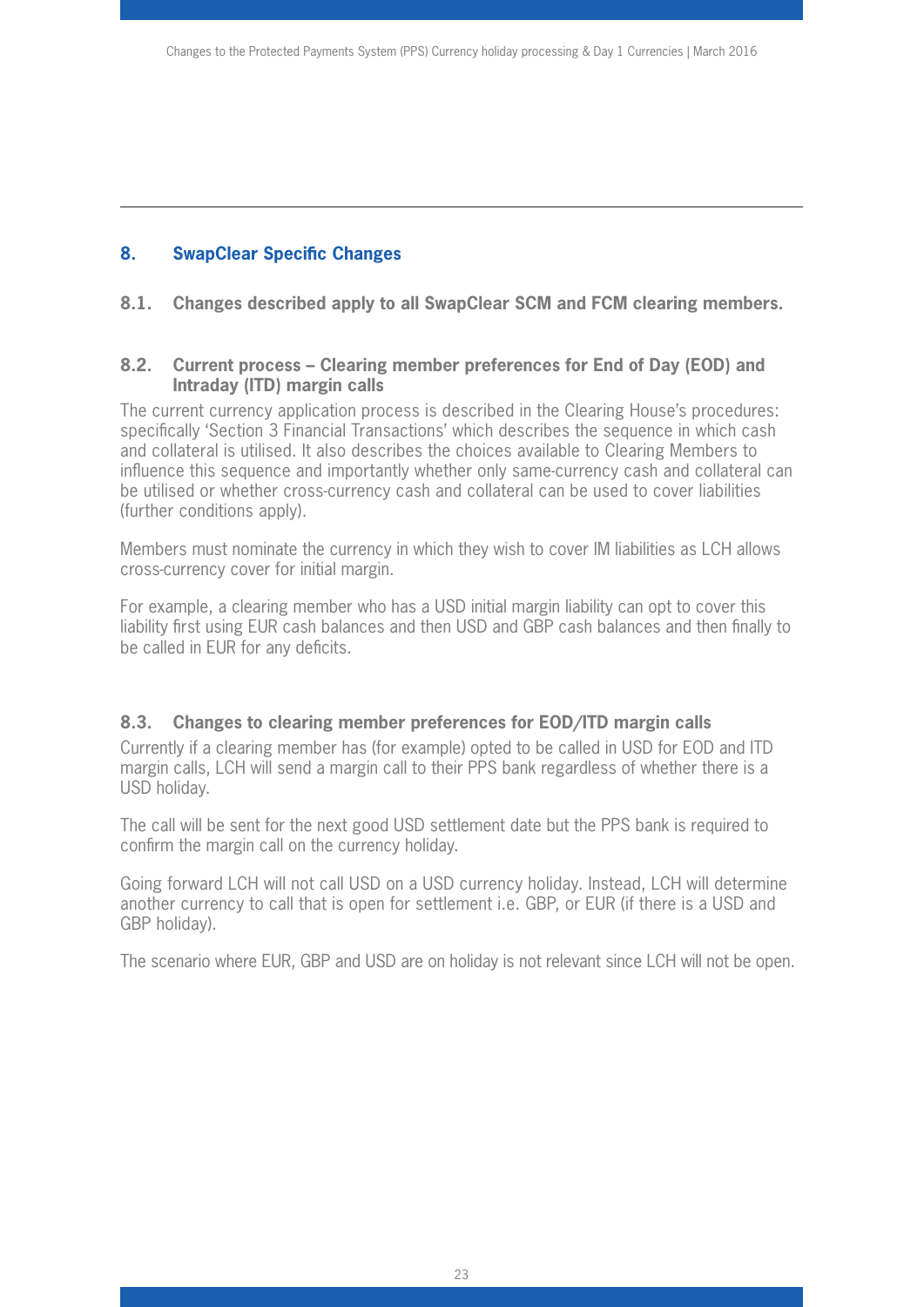## **8.4. Changes to Initial Margin processing**

A clearing member whose chosen currency for EOD margin calls is on holiday will instead be called an alternative currency that is not on holiday. In this way, the PPS Bank will be providing confirmation for that currency on the same day; this removes their exposure over the holiday period.



The following currency order rules will apply.

## **8.5. The day after the currency holiday**

Following the currency holiday LCH.Clearnet systems will apply the usual call currency settings to Clearing Member accounts.

The alternative currency previously called as IM will remain on the Clearing Member's account as part of the cash balances and can be used to cover liabilities or be withdrawn per current processing as necessary.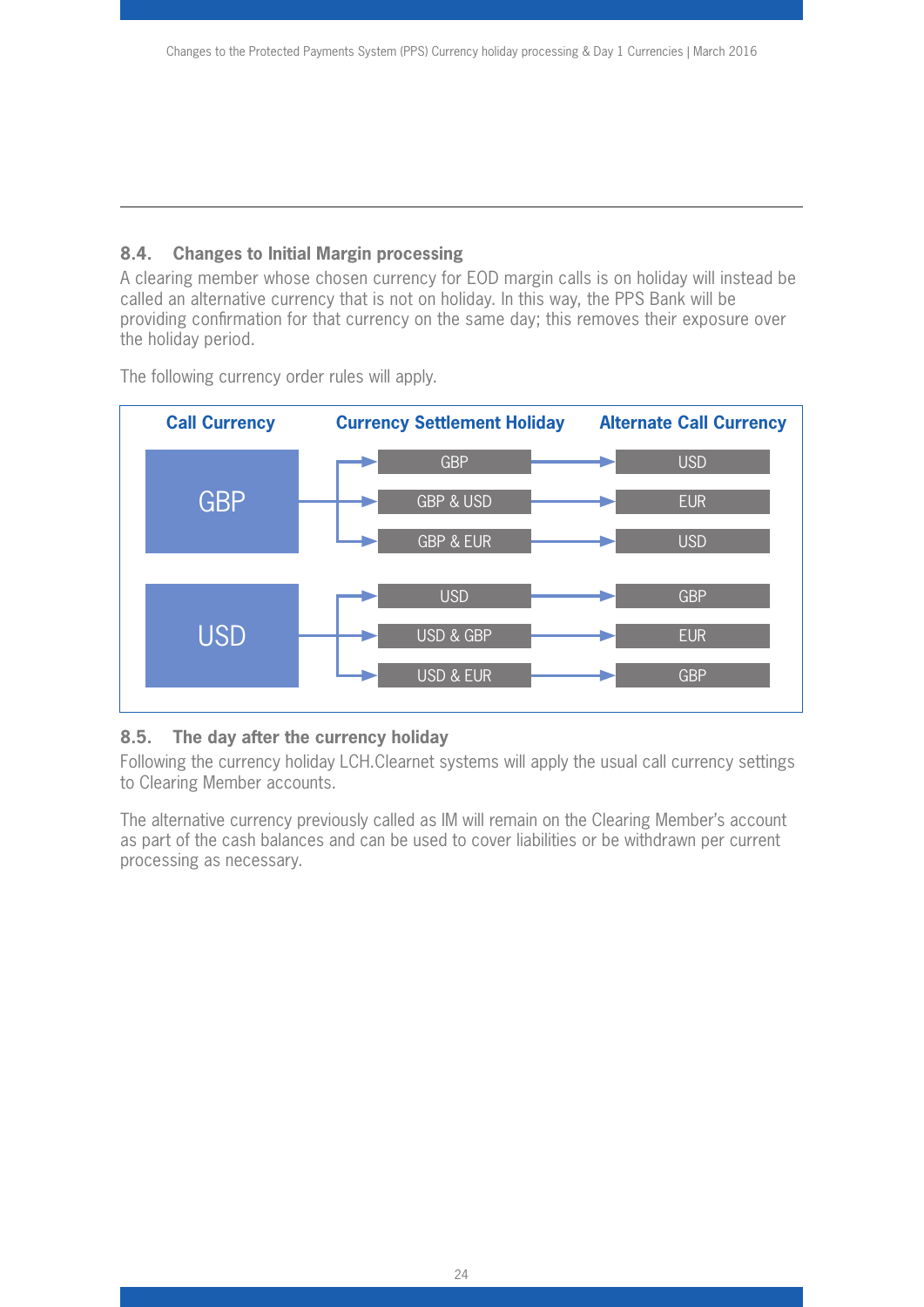#### **8.6. SwapClear House Account VM Impact of currency holiday 8.6.1. Members with debit variation margin**

- Variation margin in this context is the sum of DailyChangeInNPV & PriceAlignInt as displayed on Rep16
- At EOD prior to a currency holiday, debit VM that cannot be settled/called will be :
	- Converted to Members reporting currency (GBP/USD) at the EOD fx rate reported on REP16.
	- Increased by a 1% haircut to factor FX risk
	- Included as an IM add-on, increasing EOD IM
- EOD Rep19 and SwapClear Rep86 will include the debit VM total (for currencies on Holiday) in the <TotalIMRequirement>. Additionally in EOD Rep86 the total will be separated in a new add-on column <CCYHolNPVChange>
- Debit VM total will be included in intraday liabilities throughout the holiday on ITD Rep86 within the <TotalCoveredLiabilities> column. Additionally the total will be displayed in ITDRep86 as a separate item in <CCYHolNPVChange>
- Additional liability factoring debit VM will drop out and settlement will take place in the EOD prior to the next good business day

## **8.6.2. Members with credit variation margin**

- Variation margin in this context is the sum of DailyChangeInNPV & PriceAlignInt as displayed on Rep16
- At EOD prior to a currency holiday, credit VM that cannot be settled/paid will be
	- Converted to Members reporting currency (GBP/USD) at the EOD fx rate reported on REP16.
	- Decreased by 1% haircut to factor FX risk
	- Included as an IM add-on, decreasing EOD IM
- EOD Rep19 and SwapClear Rep86 will include the credit VM total (for currencies on Holiday) in the <TotalIMRequirement>. Additionally the total will be separated in a new add-on column <CCYHolNPVChange>
- Credit VM total will reduce intraday liabilities throughout the holiday shown in <TotalCoveredLiabilities> and will be displayed in ITDRep86 as a separate item in <CCYHolNPVChange>
- Adjustment factoring credit VM will drop out and settlement will take place in the EOD prior to the next good business day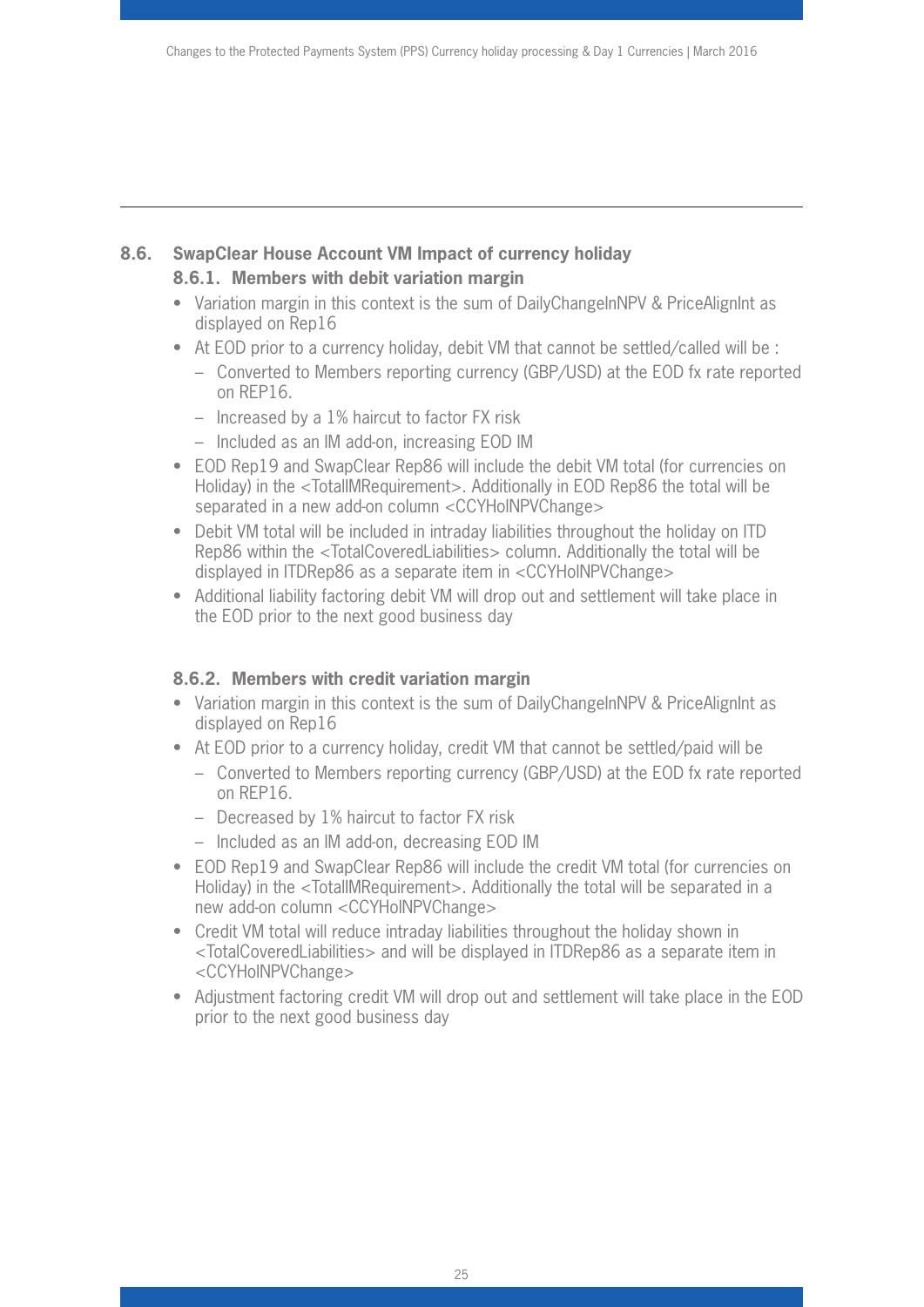## **8.7. SwapClear Client Account VM Impact of currency holiday**

Where there is a PPS same day currency bank holiday the following rules are applied for client funds with credit or debit variation margin.

## **8.7.1. Client funds with debit variation margin**

- Variation margin in this context is the sum of DailyChangeInNPV & PriceAlignInt as displayed on Rep16c
- At EOD prior to a currency holiday, debit VM that cannot be settled/called will be
	- Converted to Members reporting currency (GBP/USD) at the EOD fx rate reported on REP16.
	- Increased by 1% haircut to factor FX risk
	- Included as an IM add-on, increasing EOD IM
- EOD Rep19 and SwapClear Rep86C will include the debit VM total (for currencies on Holiday) in the <TotalIMRequirement>. Additionally the total will be separated in a new add-on column <CCYHolNPVChange>
- Debit VM total will be included in intraday liabilities throughout the holiday shown in <TotalCoveredLiabilities> and will be displayed in ITDRep86C as a separate item in <CCYHolNPVChange>
- Additional liability factoring debit VM will drop out and settlement will take place in the EOD prior to the next good business day

## **8.7.2. Client funds with credit variation margin**

- Variation margin in this context is the sum of DailyChangeInNPV & PriceAlignInt as displayed on Rep16c
- At EOD prior to a currency holiday, credit VM that cannot be settled/paid will be
	- Converted to Members reporting currency (GBP/USD) at the EOD fx rate reported on REP16.
	- Decreased by 1% haircut to factor FX risk
	- The converted amount will NOT be included with EOD IM however will be applied following SOD reducing intraday liabilities throughout the holiday
- IM liabilities reported in EOD Rep19 and SwapClear EOD Rep86C will be unaffected by the credit VM totals
- Credit VM total will be applied at the SOD in SwapClear, reducing intraday liabilities throughout the holiday shown in ITD Rep86C <TotalCoveredLiabilities> and will be displayed in ITDRep86C as a separate item in <CCYHolNPVChange>
- Adjustment factoring credit VM will drop out and settlement will take place in the EOD prior to the next good business day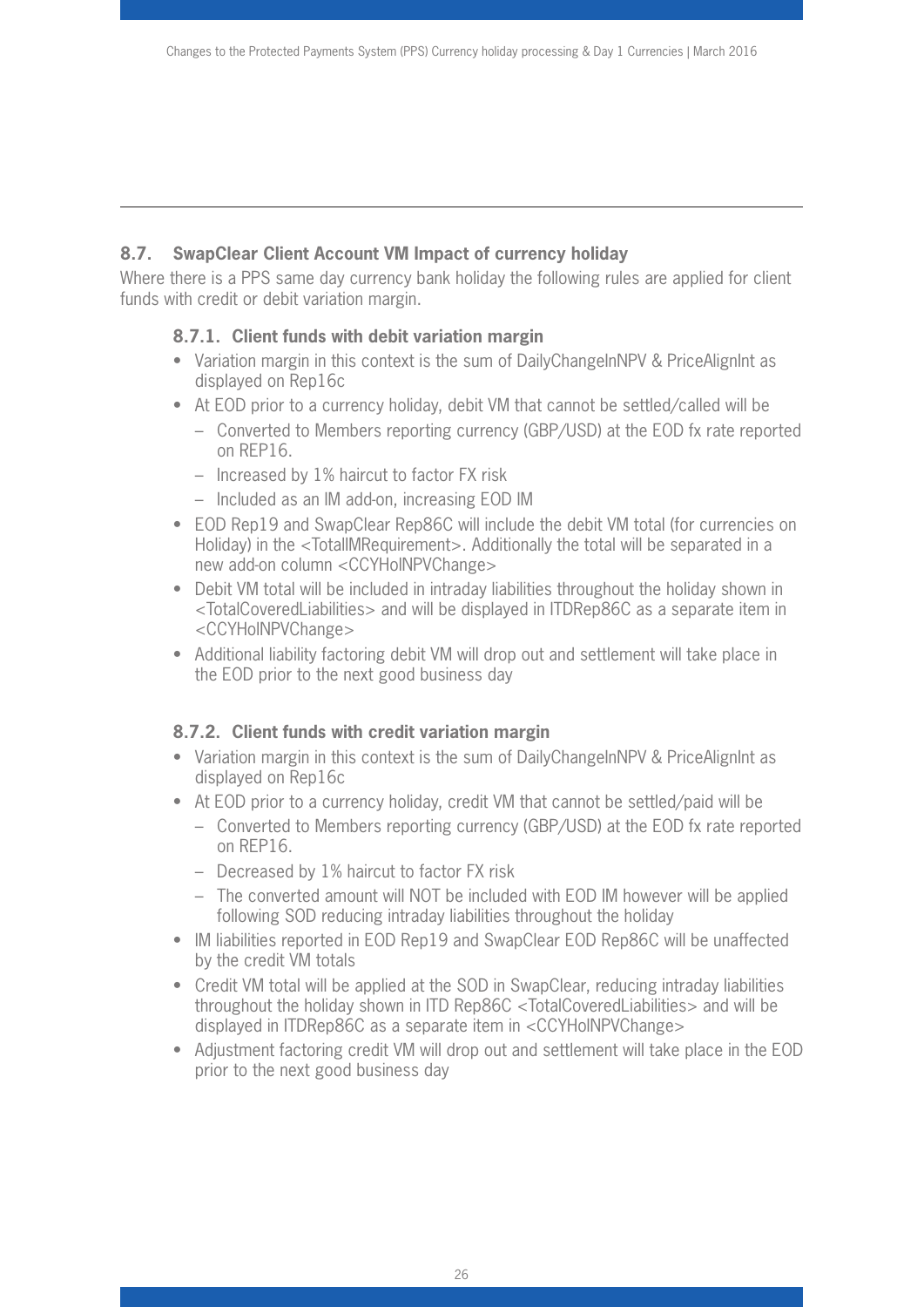## **8.8. Other Considerations**

Multiple Holidays:

- In the event of multiple back to back holidays the unrealised VM amounts will be carried over to the subsequent business day's calculation.
- < CCYHolNPVChange> will be carried from one day to the next and will be converted at the new EOD FX rate.
- <CCYHolNPVChange> will display net total including multiple days values that have been carried
- <CCYHolNPVChange>amount will have a 1% haircut applied to the net total that includes multiple days
- Non IM Currencies:
- Where Credit VM exists in a non IM currency, the amount will not contribute to <CCYHolNPVChange>.
- Report 16: Rep16 and Rep16c will be unaffected by this change
- Report 22: VM settlement postings at EOD preceding a currency holiday will be deferred and reflected on report 22 on the EOD prior to next available value date. Report 22 at EOD prior to next available value date will reflect separate VM settlement postings for each business day.

To calculate < CCYHolNPVChange> :

- 1. On Rep16 or Rep16c sum all DailyChangeInNPV and PriceAlignInt for currencies observing a holiday.
- 2. FX to reporting CCY of the member using rates supplied on Rep16
- 3. Where multiple back to back holidays are observed, use previous days Rep16 to gather unrealised VM.
- 4. Ensure exclusion of non IM CCY positive amounts.
- 5. Apply FX Haircut of 1%
	- a. If total is greater than zero multiply by 0.99
	- b. If total is less than zero multiply by 1.01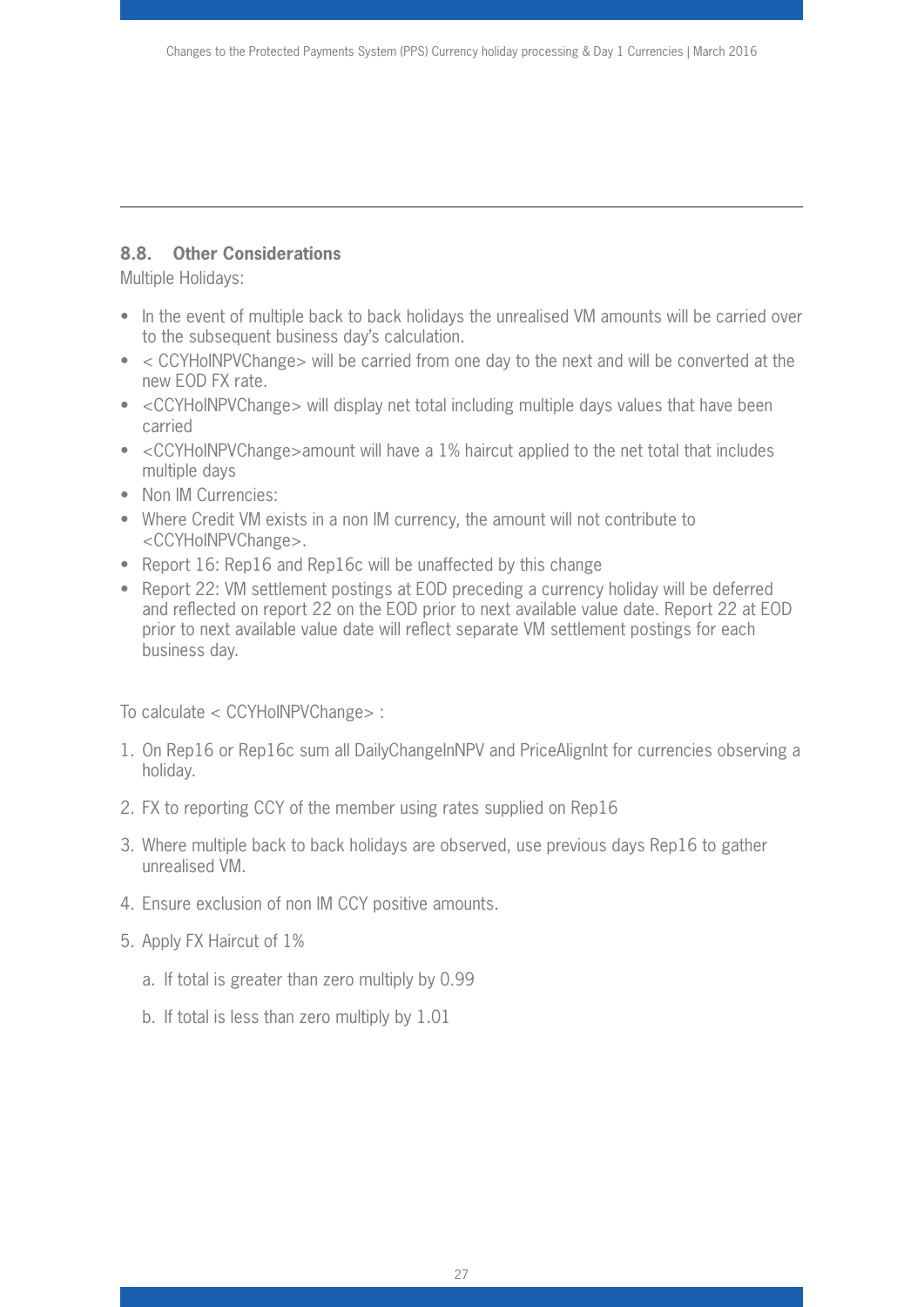## **8.9. Reporting changes at a glance**

Margin Call Reporting:

There are no changes to the Clearing House's existing notification channels when Members are being called. The notification that a margin call has been generated and sent for settlement will continue to be delivered to the email addresses specified in the account preferences for each Collateral Account.

Report Changes at a glance:

| <b>Report</b>        | <b>House</b>                        | <b>Client</b> |
|----------------------|-------------------------------------|---------------|
| <b>Banking Rep19</b> | No Change to Format                 |               |
| <b>Banking Rep22</b> | No Change to Format                 |               |
| SwapClear Rep86 EOD  | New Column < CCYHolNPVChange> added |               |
| SwapClear Rep86 ITD  | New Column < CCYHolNPVChange> added |               |
| SwapClear Rep16      | No Change to Format                 |               |

## **8.10. NOK & CHF PPS Reform**

The purpose of this is to move NOK & CHF from a 2 day to a 1 day settlement currency. This change will impact member and client accounts.

## **8.10.1.Change Approach/Impact to Members**

- The change will take place over a weekend after the Friday EOD has completed.
- Friday night EOD settlement postings for CHF and NOK will post for the following Tuesday (2 day settlement) as per current practice.
- SwapClear will adjust all positions and back book trades to reflect the changes made to the settlement lag.
- Monday's ITD Rep86 & 86c reports will include an adjusted NPV figure to reflect the reversal of a reintroduction of NPV change linked to coupon drop in Friday EOD and the new settlement convention.
- This adjustment will be removed prior to Monday's EOD and the NPV change and PAI will be calculated and posted as usual.
- There will be no NOK/CHF coupon/fee settlements posted on Monday night as these will have already posted in the Friday EOD process. The exception to this will be if any new trades in these currencies with settlement value Tuesday are booked on Monday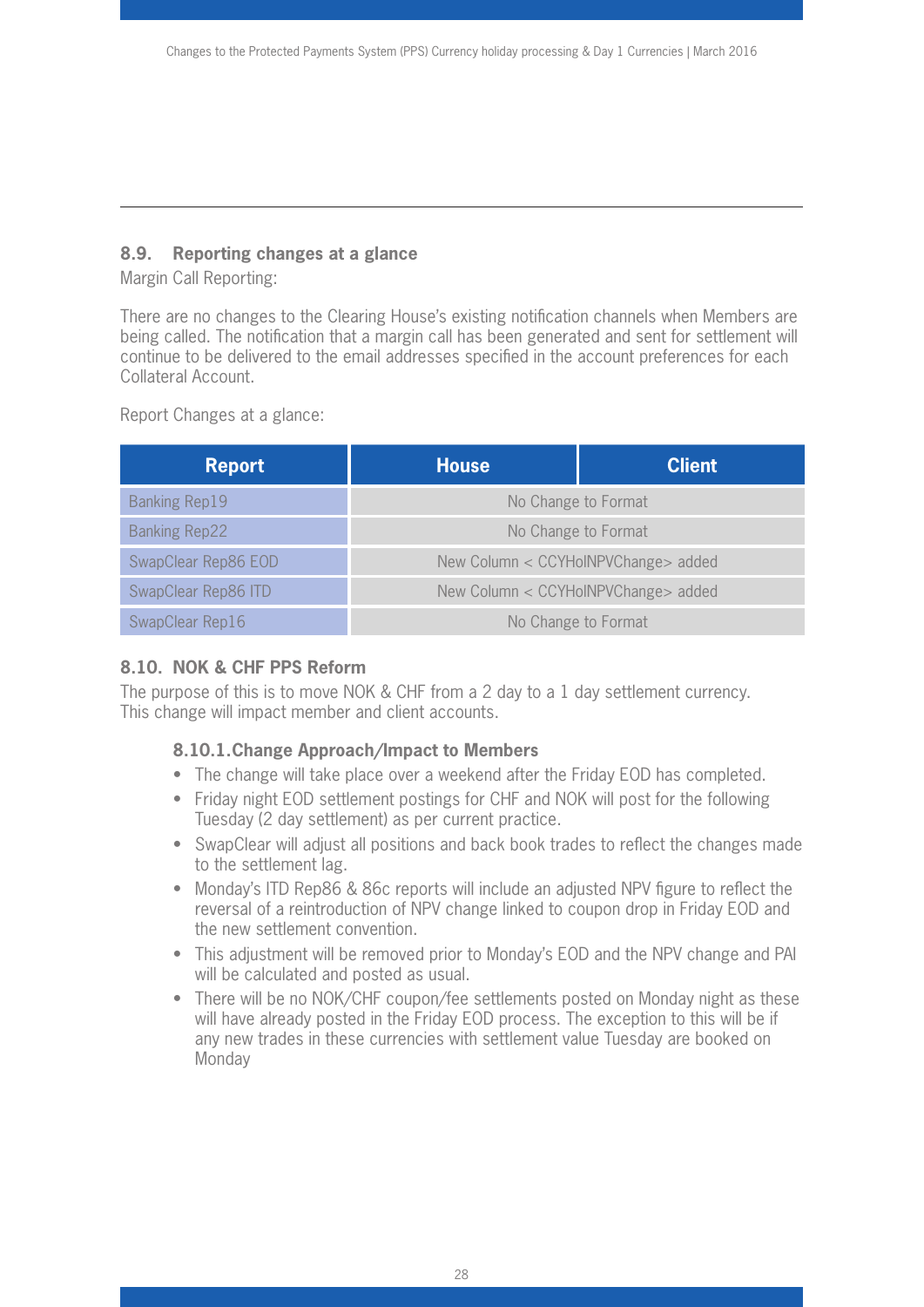## **9. Listed Rates Specific Changes**

#### **9.1. Current process – Clearing member preferences for End of Day (EOD) and Intraday (ITD) margin calls**

The current currency application process is described in the Clearing House's procedures: specifically 'Section 3 Financial Transactions' which describes the sequence in which cash and collateral is utilised. It also describes the choices available to Clearing Members to influence this sequence and importantly whether only same-currency cash and collateral can be utilised or whether cross-currency cash and collateral can be used to cover liabilities (further conditions apply).

Members must nominate the currency in which they wish to cover IM liabilities as LCH allows cross-currency cover for initial margin.

For example, a clearing member who has a GBP initial margin liability can opt to cover this liability first using EUR cash balances and then USD and GBP cash balances and then finally to be called in EUR for any deficits.

#### **9.2. Changes to clearing member preferences for EOD/ITD margin calls**

Currently if a clearing member has (for example) opted to be called in EUR for EOD and ITD margin calls<sup>4</sup>, LCH will send a margin call to their PPS bank regardless of whether there is a EUR holiday.

The call will be sent for the next good EUR settlement date but the PPS bank is required to confirm the margin call on the currency holiday.

Going forward LCH will not call EUR on a EUR currency holiday. Instead, LCH will determine another currency to call that is open for settlement i.e. GBP or USD.

The scenario where EUR, GBP and USD are on holiday is not relevant since LCH will not be open.

## **9.3. Changes to Initial Margin processing**

A clearing member whose chosen currency for EOD margin calls is on holiday will instead be called an alternative currency that is not on holiday. In this way, the PPS Bank will be providing confirmation for that currency on the same day; this removes their exposure over the holiday period.

4 Different currencies may be specified for EOD and ITD margin calls.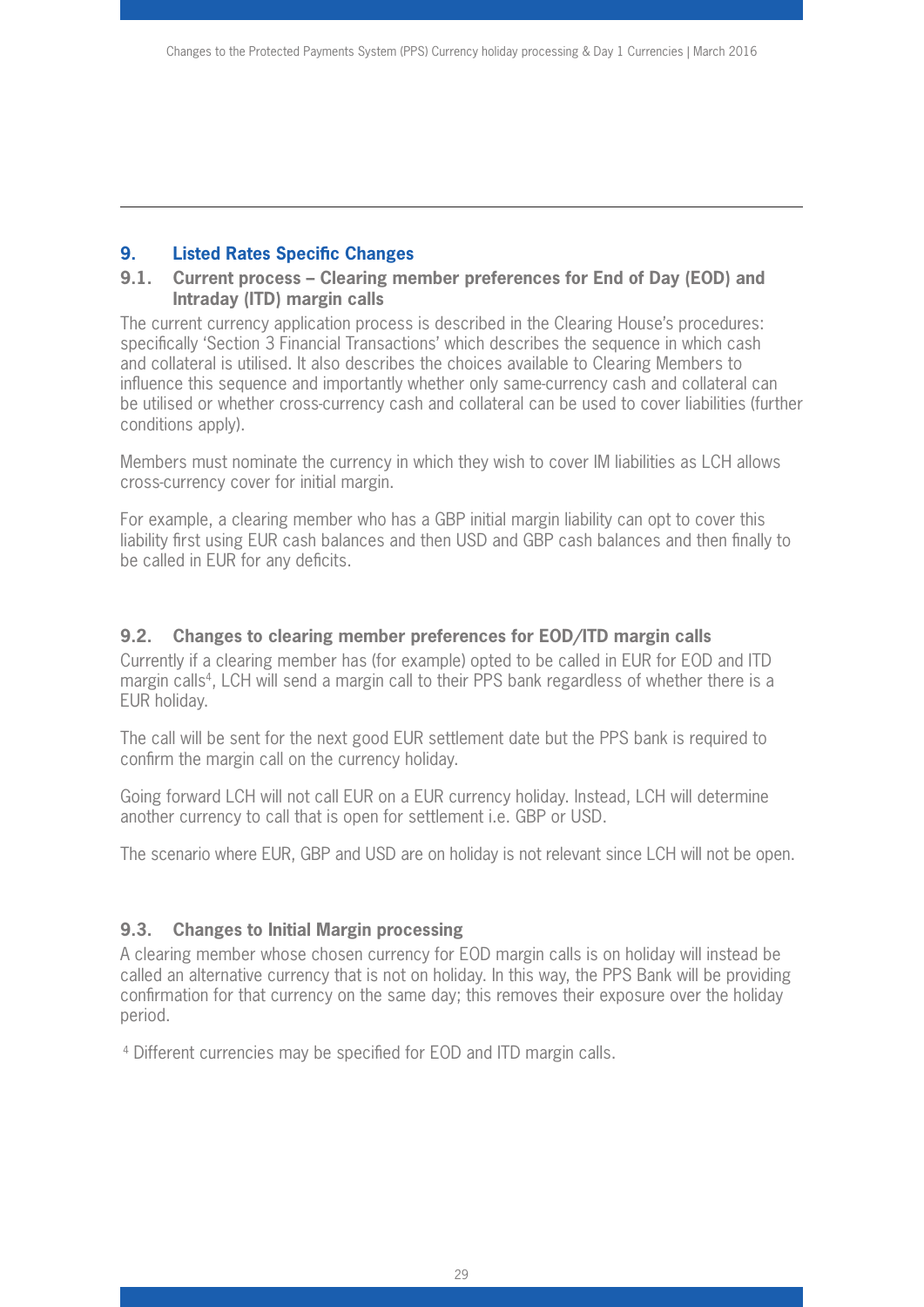Please see appendix A.

The following currency order rules will apply.

- Please note the default call currency is the same as the liability currency
- IM liabilities are delivered in GBP and USD



## **9.4. The day after the currency holiday**

Following the currency holiday LCH systems will apply the usual call currency settings to Clearing Member accounts:

Depending on the account's settings the alternative currency previously called will either be:

• Automatically repaid and replaced with the usual call currency; or Will remain on the Clearing Member's account as part of the cash balances and can be withdrawn through CMS, as required.

## **9.5. Changes to Credit Variation Margin processing**

The changes to credit variation margin will only impact same day settlement currencies.

Payments of credit variation margin in the currency which is on holiday will be deferred to the next good settlement day of that currency.

The amount of the deferred credit variation margin will be converted into base IM currency (GBP), increased by 1% haircut to factor the FX risk and called CCYHolVM.

If the credit variation margin is for a House margin account, the CCYHolVM is included and called in EOD IM (reducing the EOD IM liability).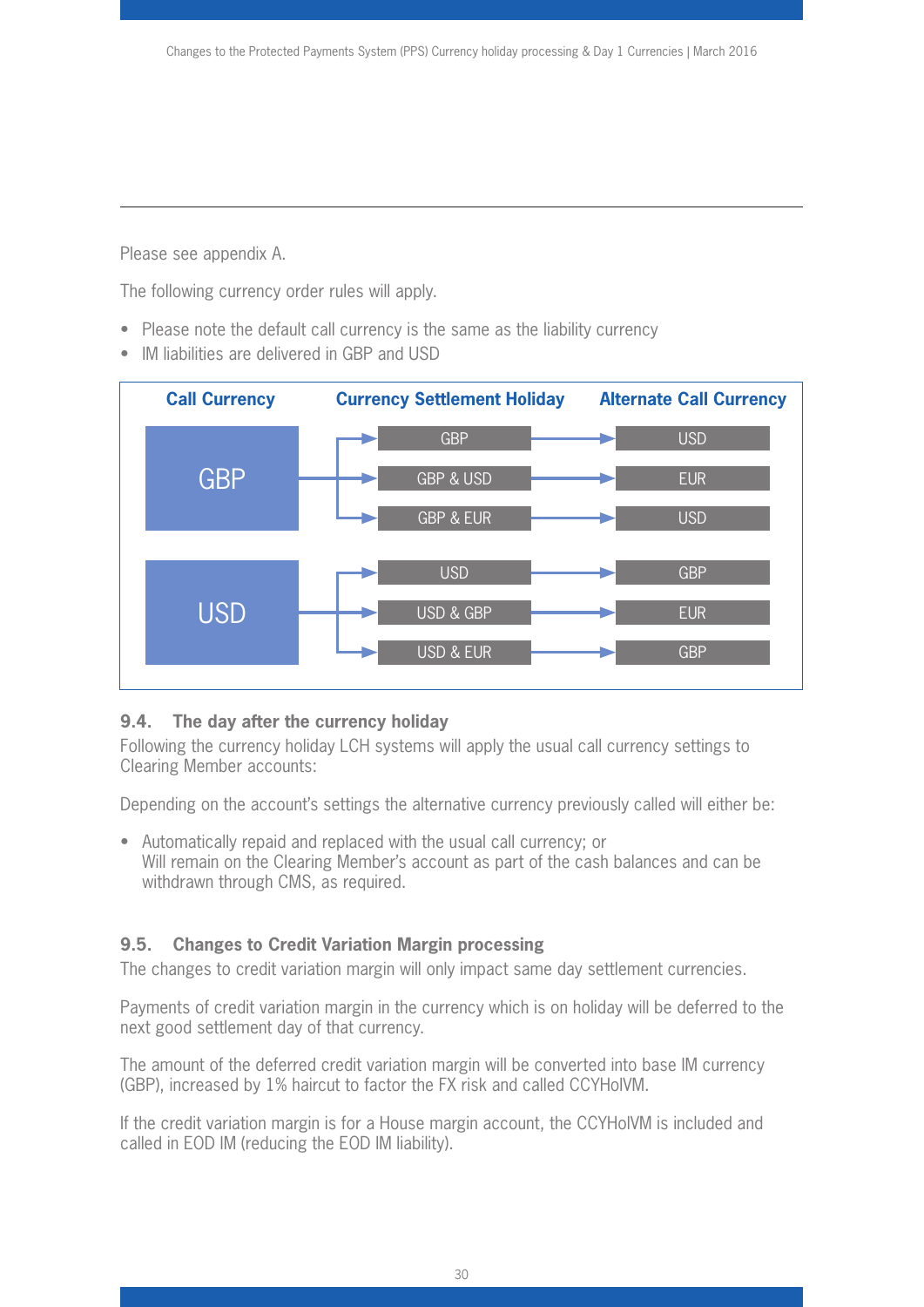Intraday the next day, the converted deferred credit variation margin is added to intraday variation margin before additional liabilities are calculated.

For example:

- EUR currency settlement holiday.
- There is a credit variation margin payment due in EUR on the House account.

In the above scenario the credit variation margin payment will be deferred to the next good working day for EUR. The value of the deferred credit variation margin will be converted to a GBP amount and added to the GBP EOD initial margin requirement. Intraday the next day that amount is also included in intraday variation margin before additional liabilities are calculated.

#### **9.6. Changes to Debit Variation Margin processing**

The changes to debit variation margin will only impact same day settlement currencies.

Debit variation margin in the currency which is on holiday will be deferred to the next good settlement day of that currency.

The amount of the deferred credit variation margin will be converted into base IM currency (GBP), decreased by a 1% haircut to factor FX risk, and called CCYHolVM.

The CCYHolVM is included and called in EOD IM (increasing the EOD IM liability).

Intraday the next day, the converted deferred debit variation margin is added to intraday variation margin before additional liabilities are calculated.

For example:

- EUR currency settlement holiday.
- There is a debit variation margin payment due in EUR.

In the above scenario the debit variation margin payment will be deferred to the next good working day for EUR. The value of the deferred debit variation margin will be converted to a GBP amount and added to the GBP EOD initial margin requirement. Intraday the next day that amount is also included in intraday variation margin before additional liabilities are calculated.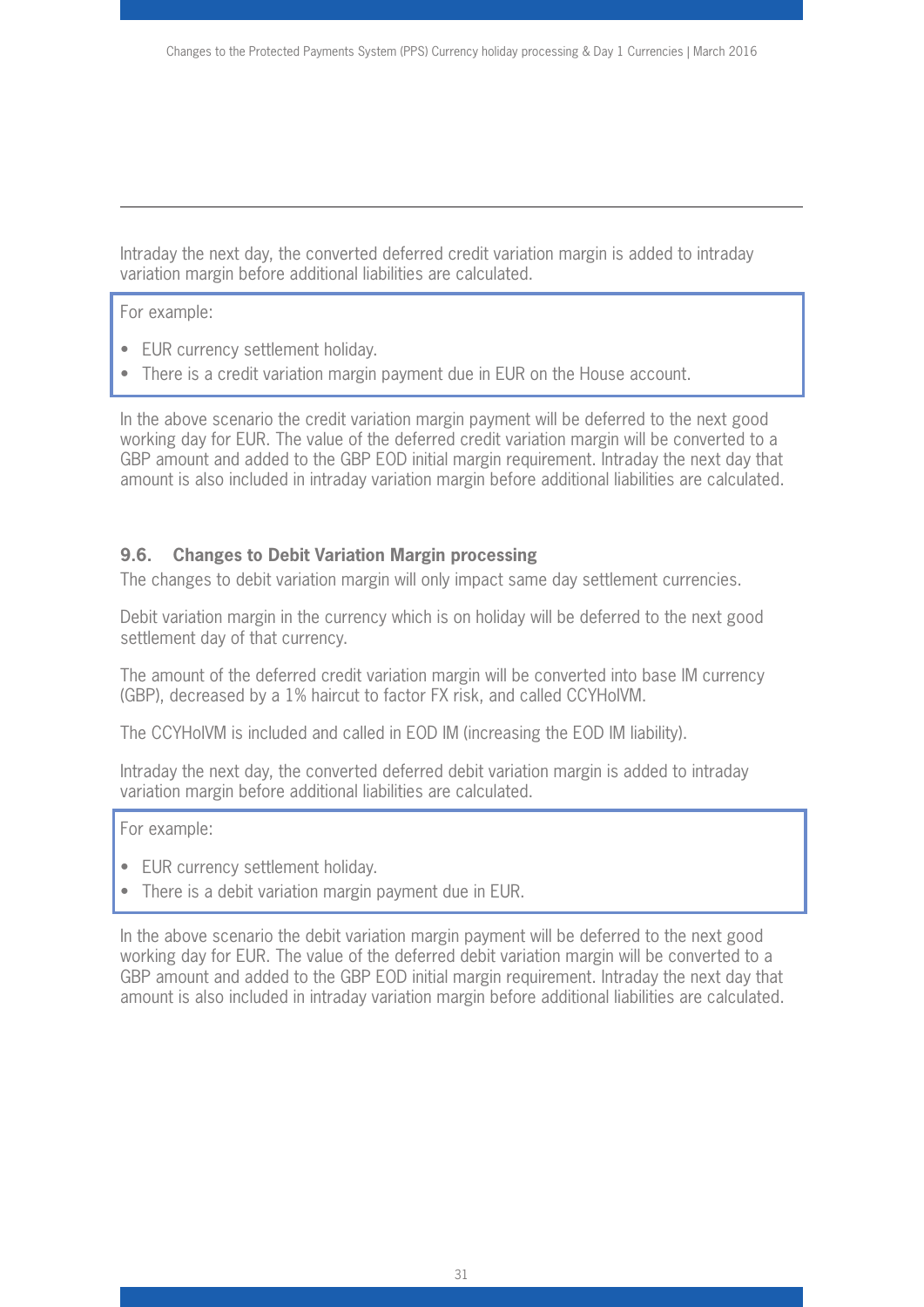## **9.7. Other Considerations**

Multiple Holidays:

- In the event of multiple back to back holidays the unrealised VM amounts will be carried over to the subsequent business day's calculation.
- < CCYHolVM> will be carried from one day to the next and will be converted at the new EOD FX rate.
- < CCYHolVM > will display net total including multiple days values that have been carried
- < CCYHolVM >amount will have a 1% haircut applied to the net total that includes multiple days
- Non IM Currencies:
- Where Credit VM exists in a non IM currency, the amount will not contribute to < CCYHolVM >.

## **9.8. Margin Call Reporting**

There are no changes to the Clearing House's existing notification channels when Members are being called. The notification that a margin call has been generated and sent for settlement will continue to be delivered to the email addresses specified in the account preferences for each Collateral Account.

## **9.9. Member IM Reports**

Member IM pdf and xml reports will be impacted by the introduction of this service. A new margin amount type called CCYHolVM (Currency Holiday VM) will show the converted deferred debit or credit variation margin after haircut.

## **9.10. Banking Reports**

No Banking Member reports will be impacted by the introduction of this service.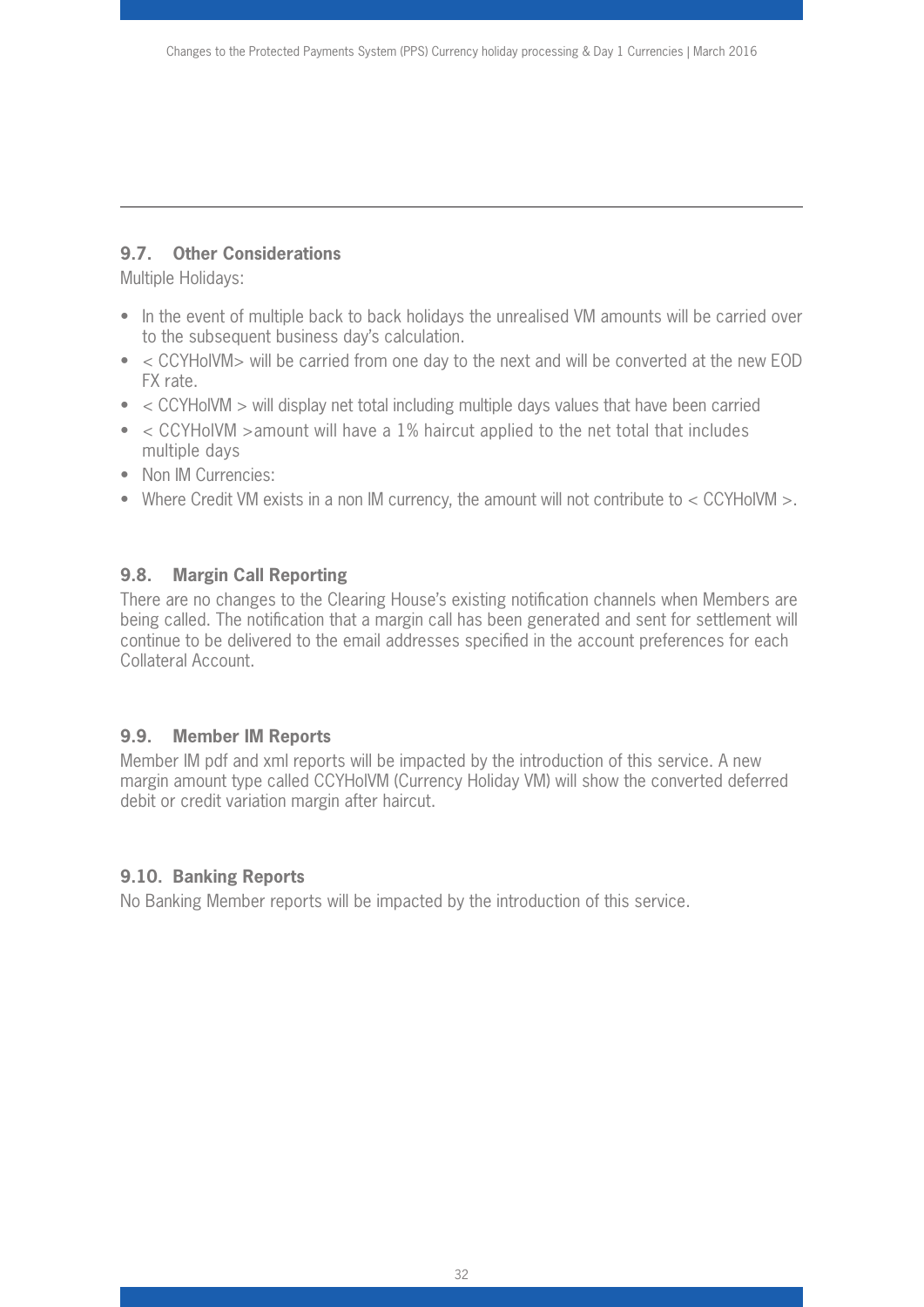#### **10. ForexClear Specific Changes**

#### **10.1. Current process – Clearing member preferences for End of Day (EOD) and Intraday (ITD) margin calls**

The current currency application process is described in the Clearing House's procedures: specifically 'Section 3 Financial Transactions' which describes the sequence in which cash and collateral is utilised. It also describes the choices available to Clearing Members to influence this sequence and importantly whether only same-currency cash and collateral can be utilised or whether cross-currency cash and collateral can be used to cover liabilities (further conditions apply).

Members must nominate the currency in which they wish to cover IM liabilities as LCH allows cross-currency cover for initial margin.

For example, a clearing member who has a USD initial margin liability can opt to cover this liability first using EUR cash balances and then USD and GBP cash balances and then finally to be called in EUR for any deficits.

#### **10.2. Changes to clearing member preferences for EOD/ITD margin calls**

Currently if a clearing member has (for example) opted to be called in USD for EOD and ITD margin calls, LCH will send a margin call their PPS bank regardless of whether there is a USD holiday.

The call will be sent for the next good USD settlement date but the PPS bank is required to confirm the margin call on the currency holiday.

Going forward LCH will not call USD on a USD currency holiday. Instead, LCH will determine another currency to call that is open for settlement i.e. GBP, or EUR (if there is a USD and GBP holiday).

The scenario where EUR, GBP and USD are on holiday is not relevant since LCH will not be open.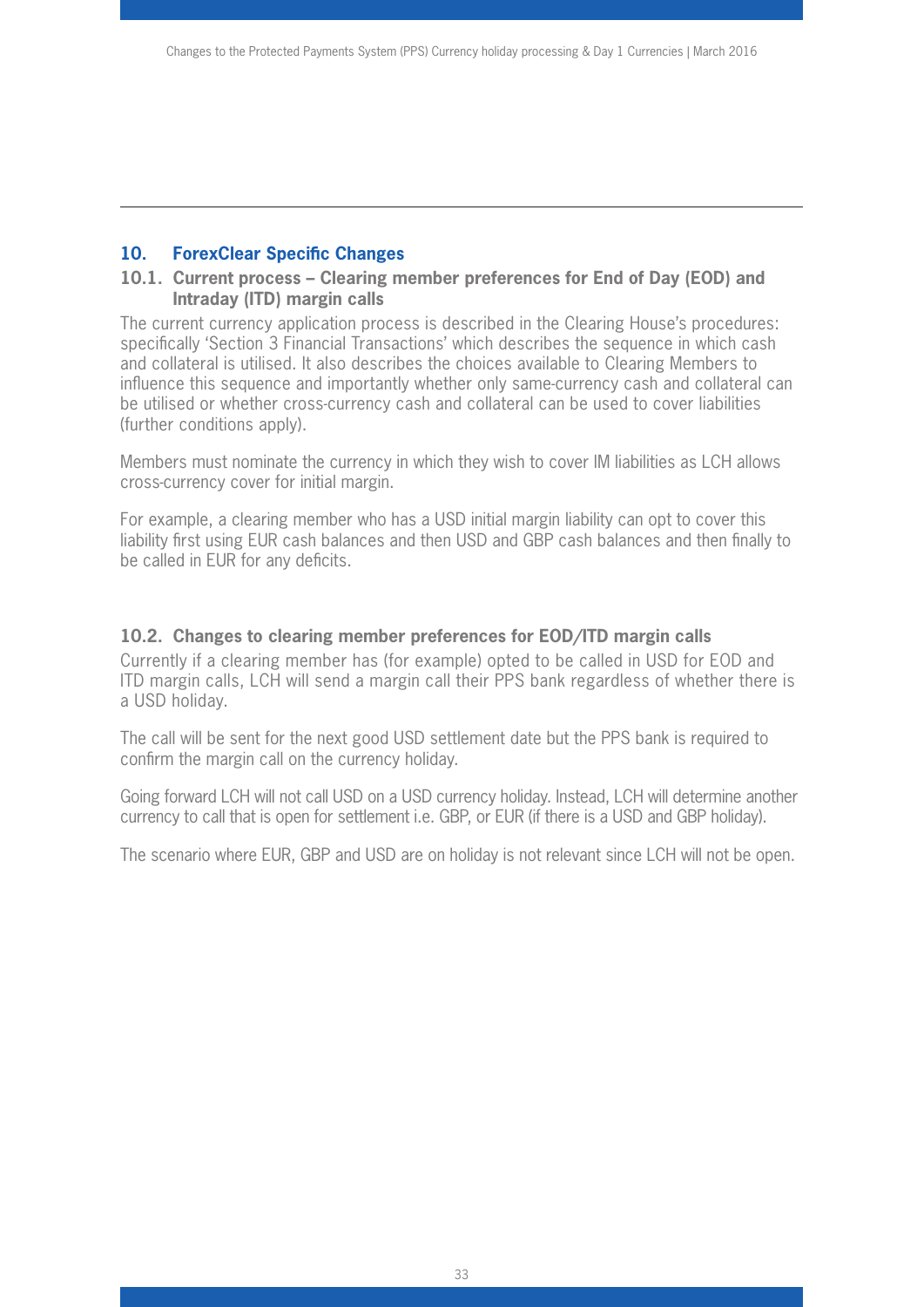### **10.3. Changes to Initial Margin processing**

A clearing member whose chosen currency for EOD margin calls is on holiday will instead be called an alternative currency that is not on holiday. In this way, the PPS Bank will be providing confirmation for that currency on the same day; this removes their exposure over the holiday period.

The following currency order rules will apply for ForexClear:

- Please note the default call currency is the same as the liability currency
- IM liabilities are calculated in USD but calls can be met in USD, GBP and EUR
- VM liabilities are posted in USD

#### **10.4. Member Impact on a US currency bank holiday**

Where there is a US currency bank holiday the following rules are applied for members with debit or credit variation margin:

#### **10.4.1.Members with debit variation margin**

- At EOD, debit variation margin (i.e. VMeod + PAI + NSA) before a US holiday will be included and called in EOD IM
- Debit variation margin will be included in IM intraday on a US holiday, increasing IM
- Banking reports and the portal excess cover screen will include the variation margin in the IM
- Member reporting will continue to show VMeod + PAI + NSA separately and therefore not in IM
- Settlement of debit variation margin will take place on the next good US business day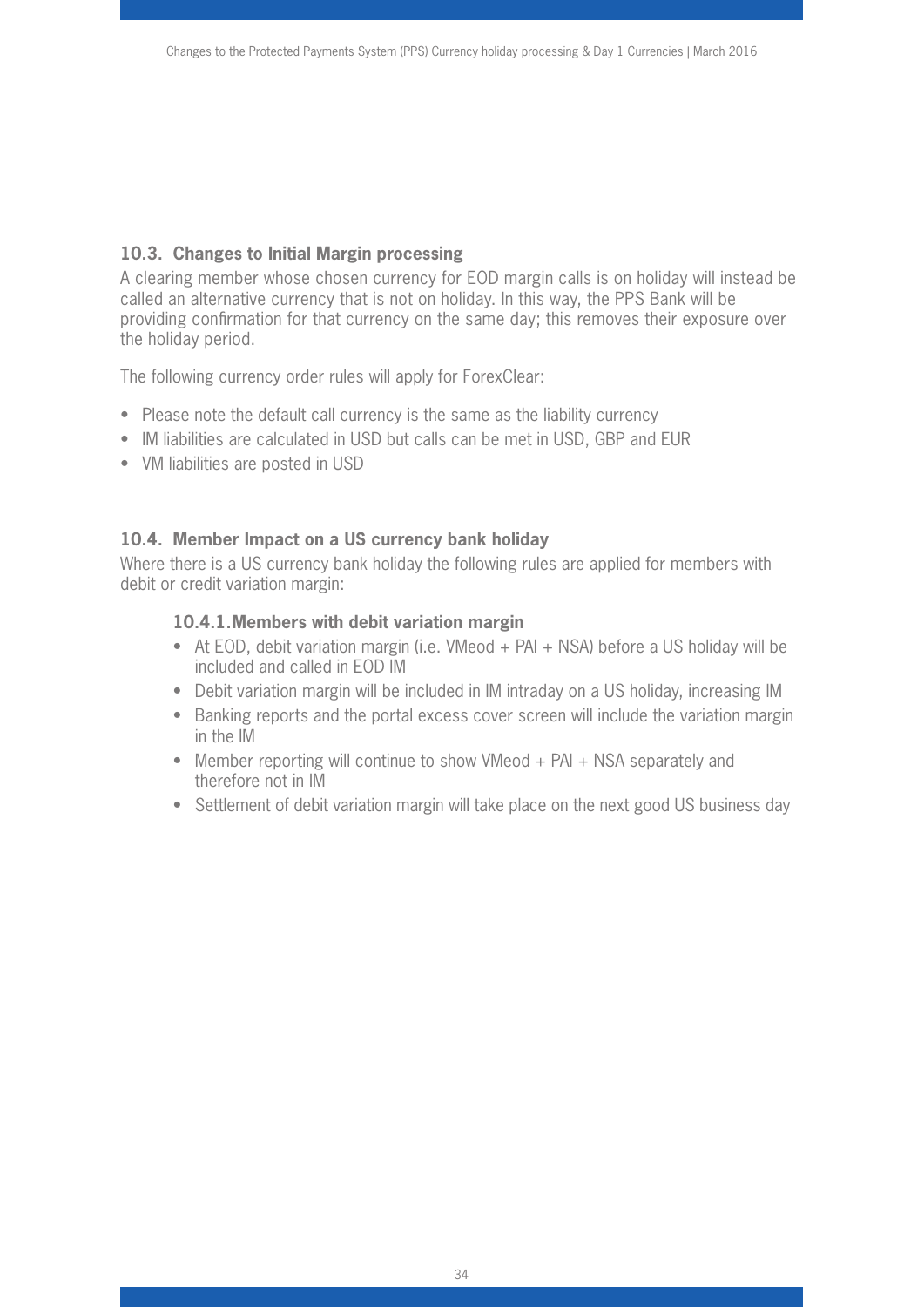#### **10.4.2.Members with credit variation margin**

- At EOD, credit variation margin (i.e. VMeod + PAI + NSA) before a US holiday will be included in EOD IM and so reduce EOD IM
- Credit variation margin will be included in IM intraday on the US holiday, reducing IM
- Banking and member reporting impact as above
- Settlement of credit variation margin will take place on the next good US business day

## **10.5. Maintaining Client Segregation of assets**

Where there is a US currency bank holiday the following rules are applied for client funds with debit or credit variation margin:

## **10.5.1.Client funds with debit variation margin**

- At EOD, debit variation margin (i.e. VMeod + PAI + NSA) before a US holiday will be included and called in EOD IM
- ClientCollateralValue amount will reflect the additional margin that has been called
- Debit variation margin will be included in IM intraday on a US holiday, increasing IM
- Banking reports and the portal excess cover screen will include the variation margin in the IM
- CB/FCM and client reporting will continue to show VMeod + PAI + NSA separately and therefore not in IM. ClientCollateralValue amounts will reflect additional margin called on ITD report FREP0045C and EOD report FREP0046C
- Settlement of debit variation margin will take place on the next good US business day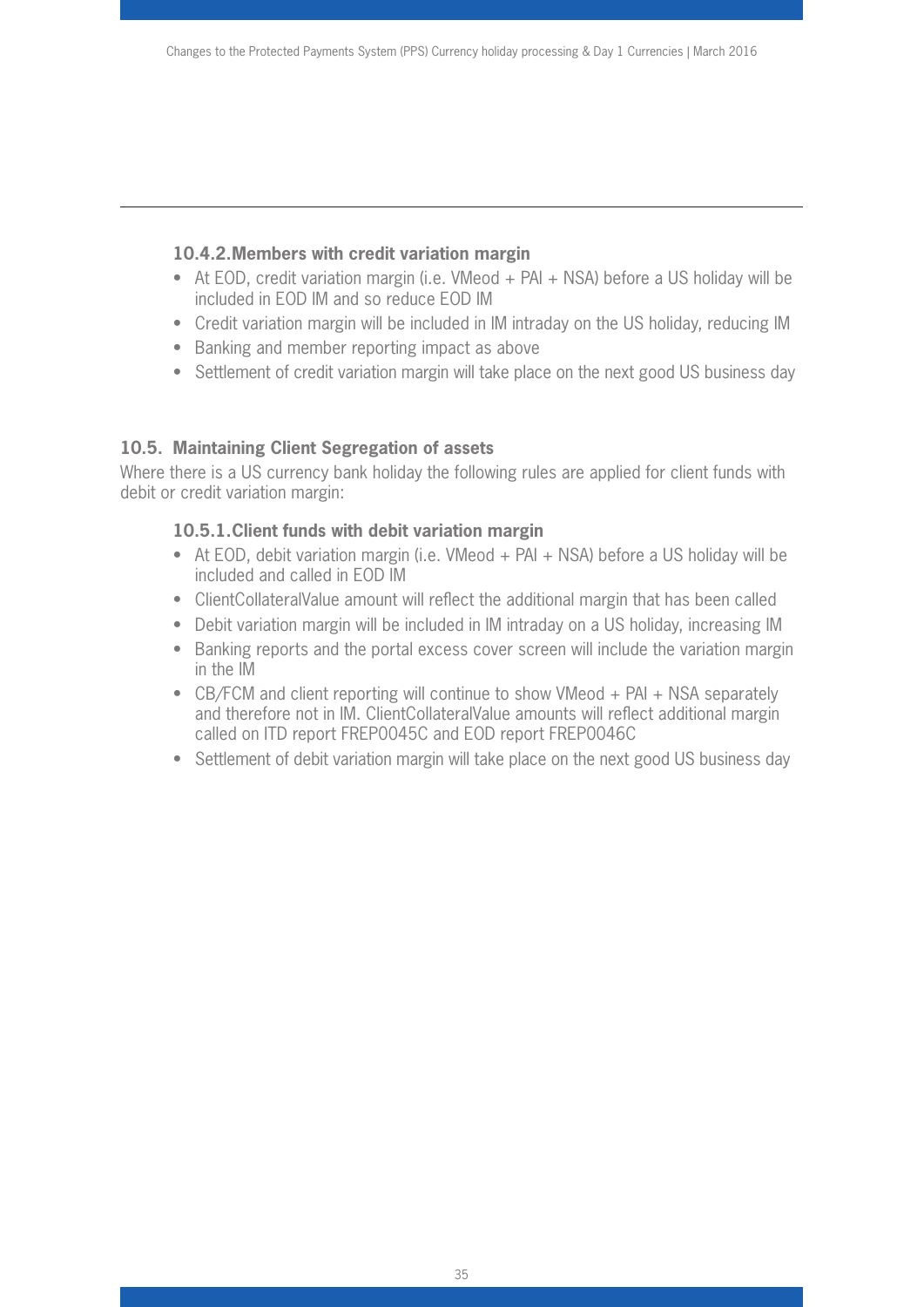#### **10.5.2.Client funds with credit variation margin**

- At EOD, credit variation margin (i.e. VMeod + PAI + NSA) before a US holiday will be included in EOD IM and so reduce EOD IM
- ClientCollateralValue amount will not reflect the adjustment however overall client liability will be reduced
- Credit variation margin will be included in IM intraday on a US holiday, reducing IM
- Banking and member reporting impact as above
- Settlement of credit variation margin will take place on the next good US business day

#### **10.6. The day after the currency holiday**

Following the currency holiday LCH.Clearnet systems will apply the usual call currency settings to Clearing Member accounts.

The alternative currency previously called will remain on the Clearing Member's account as part of the cash balances and can be used to cover liabilities or withdrawn per current processing as necessary.

The currency holiday variation margin credit and debit liabilities will expire and be removed from the relevant IM account.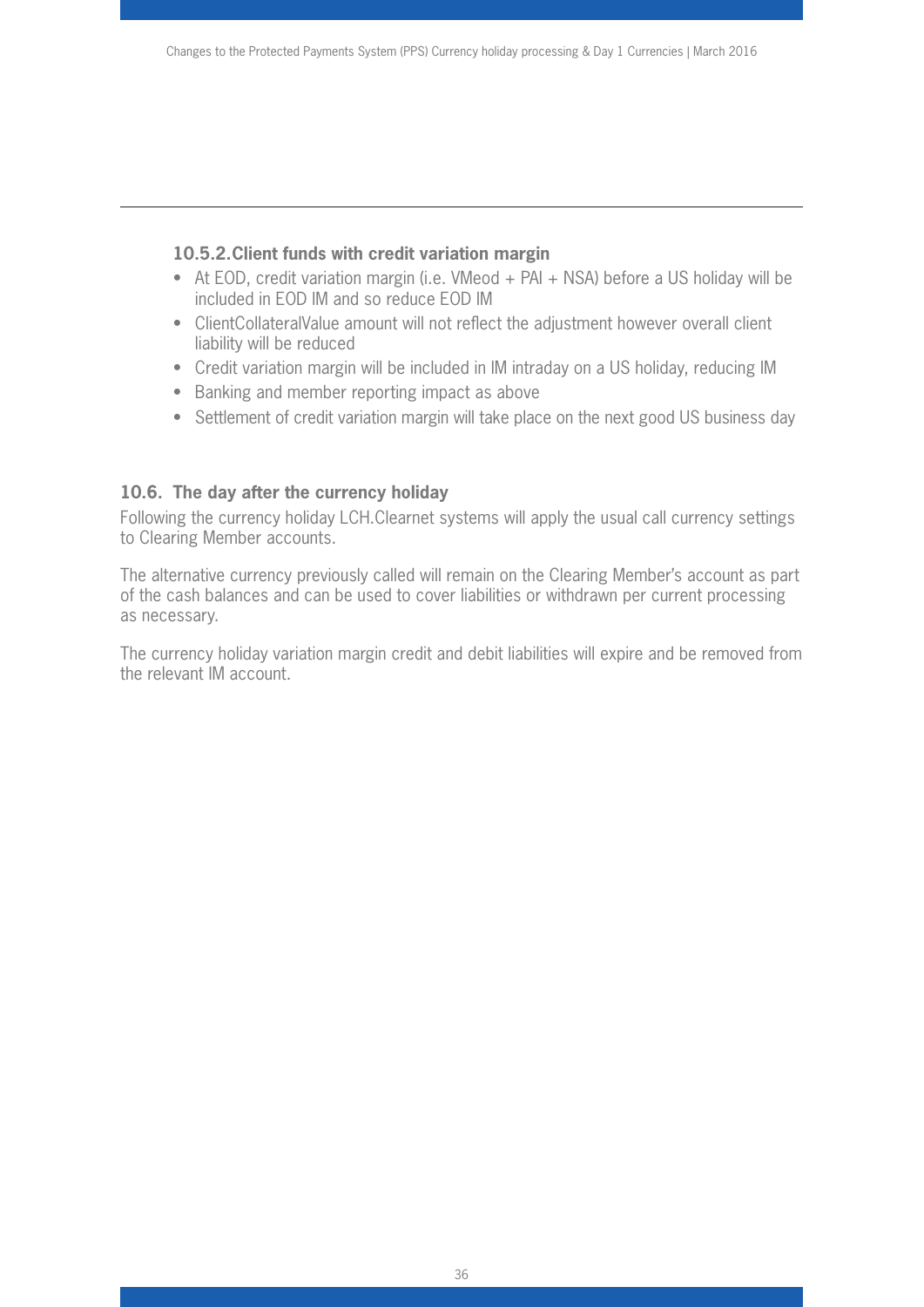#### **10.7. Reporting**

There are no changes to the Clearing House's existing notification channels when Members are being called. The notification that a margin call has been generated and sent for settlement will continue to be delivered to the email addresses specified in the account preferences for each Collateral Account.

As mentioned above for ForexClear's member, CB/FCM client reporting:

- There will be no changes to member reporting
- The only changes to CB/FCM client reporting are to the following reports: FREP0045C: Margin – ITD Margin Split for Client Accounts ClientCollateralValue amounts will reflect additional margin called on the report FREP0046C: Margin – EOD Margin Split for Client Accounts ClientCollateralValue amounts will reflect additional margin called on the report

On Banking reports the holiday debit or credit variation margin will show as zero on the US currency bank holiday and then be included as a net figure with the debit or credit variation margin on the next good US business day.

Members will continue to see the IM (also including CRIM, IMM, SRM and MER) and VM (i.e. VMeod, PAI and NSA) on FREP0014 at EOD but will not for a holiday period, be able to reconcile these directly to banking reports REP0021 (for IM) and REP0022 (for VM). Instead it may be necessary to reconcile the sum of IM and VM from FREP0014 at EOD to Total Liability from REP0021 and REP0022 together.